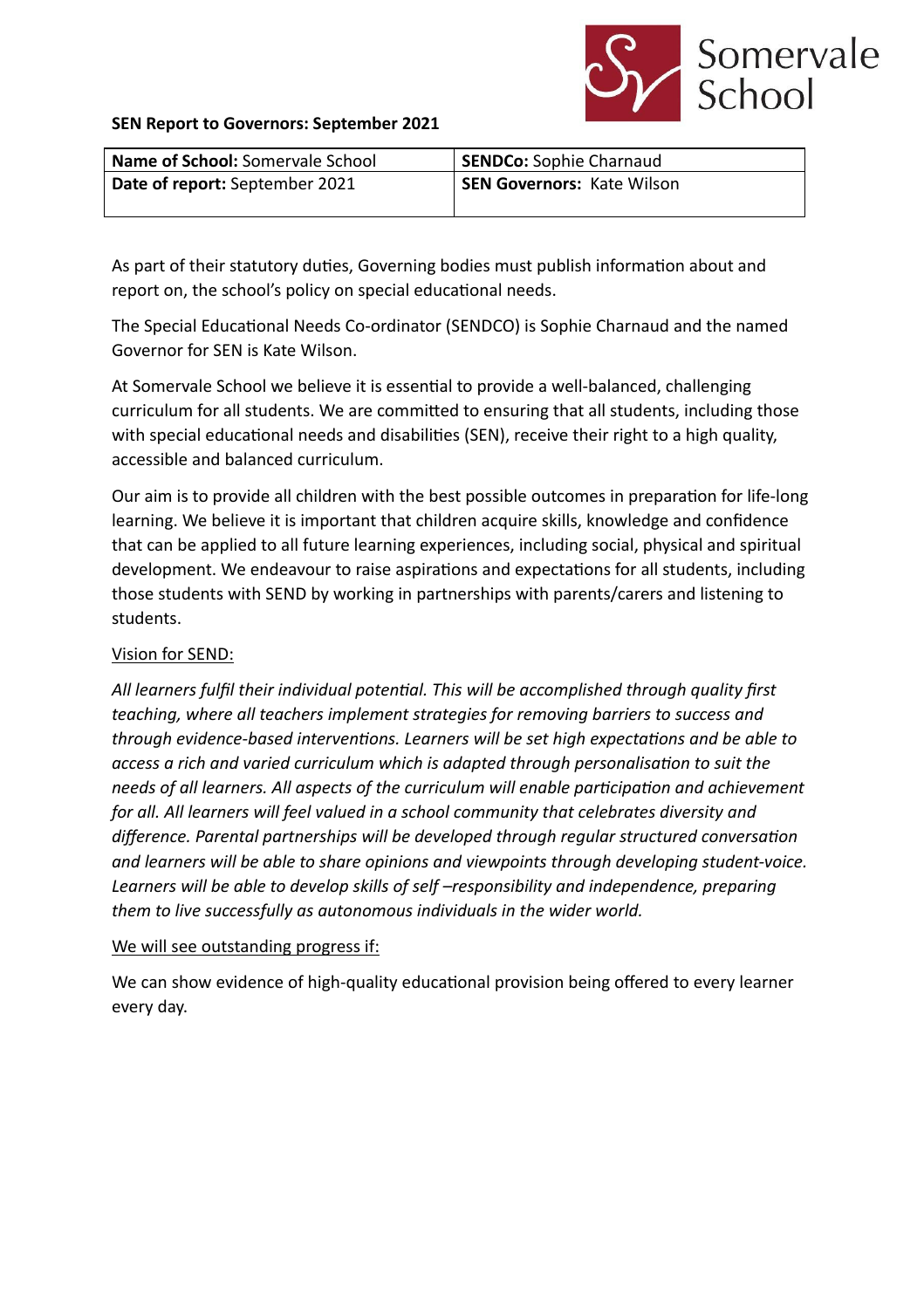# Somervale School Inclusion Department 2020-21:

| Sophie Charnaud (SENDCo)          | Lucy Latchem (Assistant to the SENDCo/TA) |
|-----------------------------------|-------------------------------------------|
| Moira Woodland (Inclusion Support | Claire Kirby (TA)                         |
| Manager)                          |                                           |
| Carrie Horler (TA)                | Anna Vaughan (TA)                         |
| Kelly Hawkins (TA)                | Katherine Ham (TA)                        |
| Sian Howell (TA)                  | Charlotte Fuller (TA)                     |

# The role of the SENDCo:

The SEN Coordinator (SENDCO), in collaboration with the Headteacher and governing body plays a key role in determining the strategic development of the SEN policy and provision in the school in order to raise the achievement of children with SEND.

The SENDCO takes day-to-day responsibility for the operation of the SEN policy and coordination of the provision made for individual children with SEND. Tis entails working closely with staff, parents and carers, and other agencies.

The SENDCo also provides related professional guidance to colleagues with the aim of securing quality first teaching for all children, including those with SEND.

The SENDCo, with the support of the Headteacher and colleagues, seeks to develop effective ways of overcoming barriers to learning and sustaining effective teaching. This will be through the analysis and assessment of student's needs, by monitoring the quality of teaching and standards of student's achievements, as well as by setting targets for improvement.

The SENDCO collaborates with subject leaders so that the learning for all students is given equal priority, and available resources are used to maximum effect.

# **The Responsibilities of the SENDCo (Code of Practice (2015) 6.90):**

The key responsibilities of the SENDCo may include:

- Overseeing the day-to-day operation of the school's SEN policy
- Co-ordinating provision for children with SEN
- Liaising with the relevant Designated Teacher where a looked after student has SEN
- Advising on the graduated approach to providing SEN support
- Advising on the deployment of the school's delegated budget and other resources to meet students' needs effectively
- Liaising with parents of students with SEN
- Liaising with Early Years Providers, Other Schools, Educational Psychologists, Health and Social care Professionals, and Independent or Voluntary bodies.
- Being a key point of contact with external agencies, especially the Local Authority and its support services
- Liaising with potential next providers of education to ensure a student and their parents are informed about options and a smooth transition is planned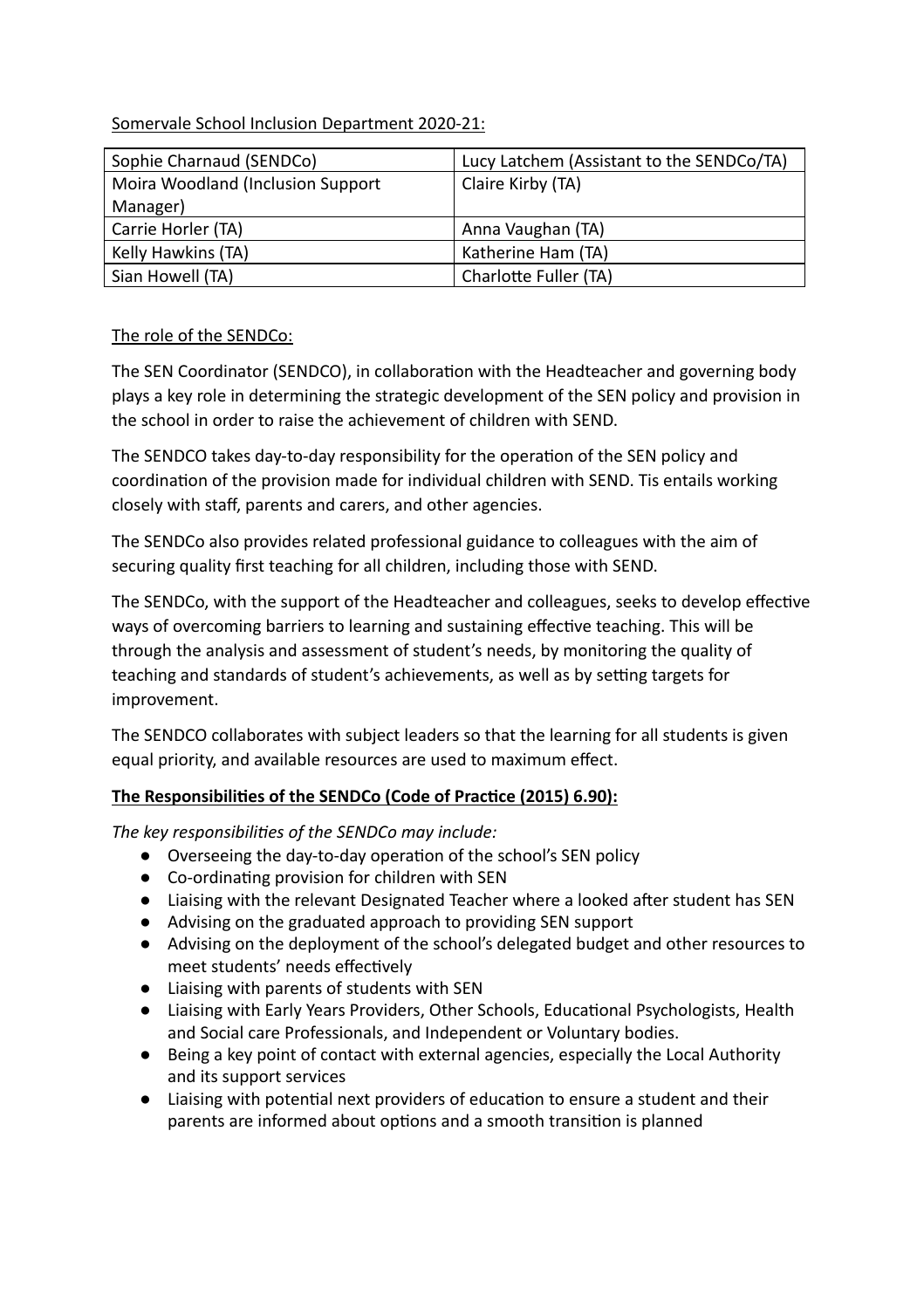- Working with the Head Teacher and school Governors to ensure that the school meets its responsibilities under the Equality Act (2010) with regards to reasonable adjustments and access arrangements
- Ensuring that the school keeps the records of all students with SEN up-to-date

### How do we support students at Somervale School?

At Somervale School we always strive to promote student independence. We believe that this is pivotal in achieving academic and social successes in our student's lives.

### The priorities for deployment of TAs are:

- Firstly to meet the needs of students with Educational, Health, care plans
- Secondly to provide interventions for a range of students
- Thirdly to support a wide range of other students on the SEN register across the curriculum.

### Range of support offered by the SEN team:

The SEN staff team, comprising of: the SENDCo, Inclusion Support Manager, Inclusion Support Assistant and a team of Teaching Assistants, offer a cohesive and balanced range of support: Provision in some areas of the support offered by the SEN team were adapted to ensure students were catered for in the unusual situation created by the school closures due to Covid-19 and these changes are identified in this report.

SEN interventions are evidence based and led by staff who have sufficient training in the delivery of them.

Teachers/intervention leads present subject matter in a clear and accessible format making adjustments where needed for SEN learners

Teachers/intervention leads check SEN learners' understanding systematically, identify misconceptions accurately and provide clear, direct feedback and make relevant adjustments to future planning.

Over the course of study, teaching is designed to help learners to remember in the long term the content they have been taught and to integrate new knowledge into larger concepts.

#### In-class support

The TA team work mostly in the classroom, supporting a range of students with their learning or social needs. Styles of support vary, helping students on a 1:1 basis, working with small groups or offering whole-class support within the lesson.

During the school closures all students were provided with virtual live lessons that followed their timetable. Teaching Assistants continued to follow their timetables and supported students within these lessons e.g. by breaking information down, providing additional resources where applicable or through providing both scaffolding and prompts, where required. Furthermore, the SENDCo carried out pupil pursuits and observations to check the suitability of live lessons for learners, feeding back to teachers where required.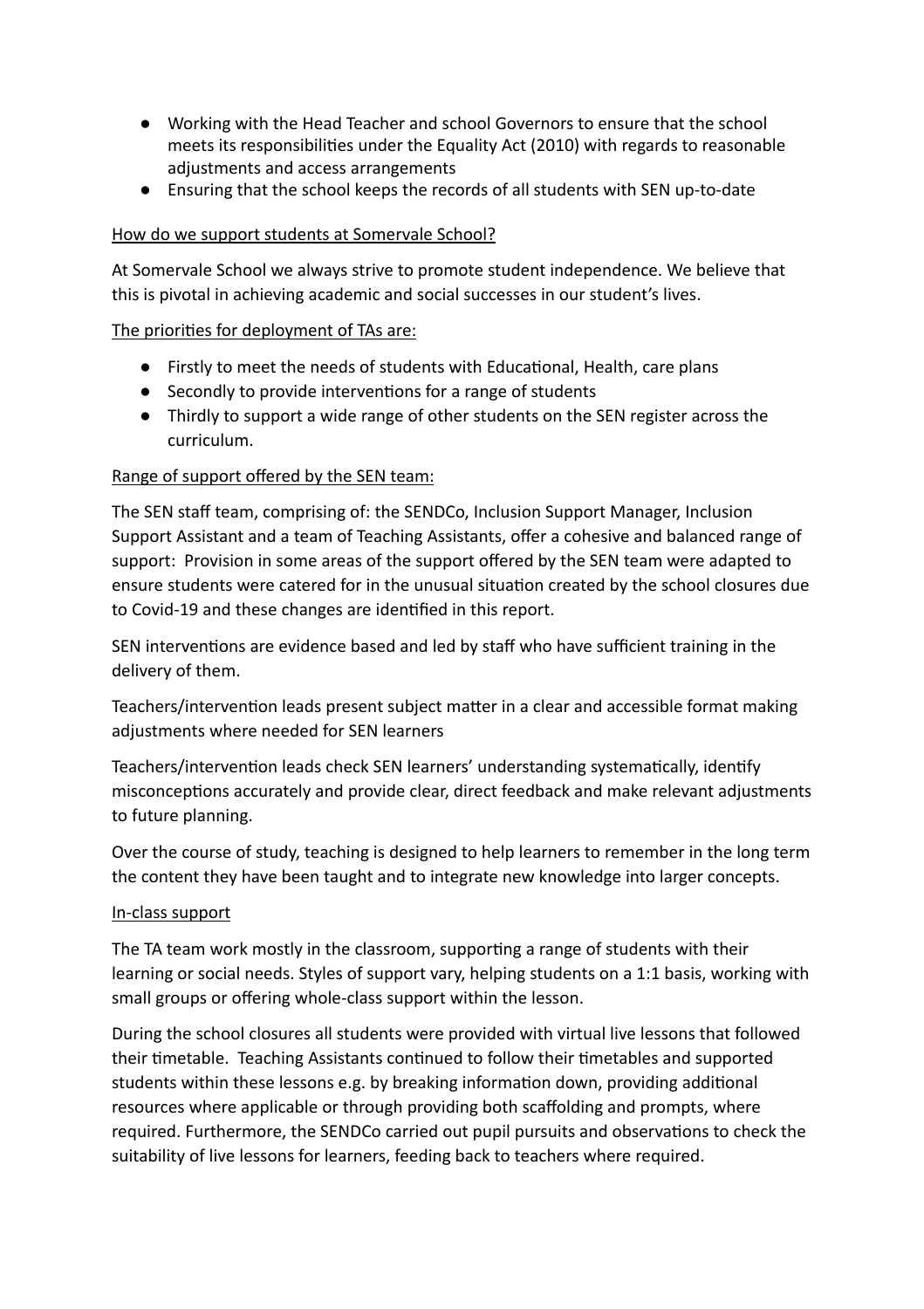Students with an EHCP or those idenfied as 'vulnerable' were invited into school and were supported by teaching assistants whilst following their virtual live lessons within school.

# Small-group withdrawal

Support is also offered to students outside the classroom. A range of withdrawal programmes to support literacy, numeracy or social needs are offered to idenfied students at KS3 and KS4. This may take the form of small-group or 1:1 work and includes opportunies to develop reading or spelling skills, number work, research and study skills, social & relationship skills and independent learning skills.

Small group or 1:1 support is also offered for speech & language skills, handwriting and to support curriculum catch-up if required.

During the school closures students who receive additional support but did not attend school as a 'key worker/vulnerable student' received additional resources and were able to access Literacy and numeracy packages from home. Where students had additional external agencies working with them e.g. Speech and Language therapists / Play Therapists, these sessions occurred virtually through video call with sessions recorded or a member of the SEN team present. In class small group support was provided to those SEN students (including some EHCP) students who attended during the whole school closure.

# Mentoring and counselling support

From time to time individual students may need 1:1 support for a specific difficulty which they are facing in or out of school. Students may be assigned a mentor to meet with on a regular basis. If necessary, the school may involve an appropriate external professional counsellor to support a specific need. All students who have an EHCP will have an idenfied mentor, whom they meet weekly with.

During the school closures due to COVID -19, each student and their family on the SEN register received a weekly phone call from a member of the SEN team. During these phone calls, discussions were held regarding welfare checks, specific support for home learning and to review attendance and progress in home learning sessions.

# Supported Time-Out

The school has a well-developed inclusive ethos. Support is provided to ensure students are able to attain their potential academically and socially, whilst maintaining the student in the classroom - the focus for teaching & learning. However, from time to time some students may require an opportunity for 'time-out'. Identified students may 'time out' briefly outside of the classroom. During this time students will refer to support strategies, such as breathing exercises to support self-regulation and enable them to return to class and their learning. In exceptional circumstances, the Inclusion Support Room offers a 'time-out' facility, by agreement, where students may complete their work in a calm, supportive environment away from other students, however it is expected that most students will be able to return to their lessons.

# Homework Club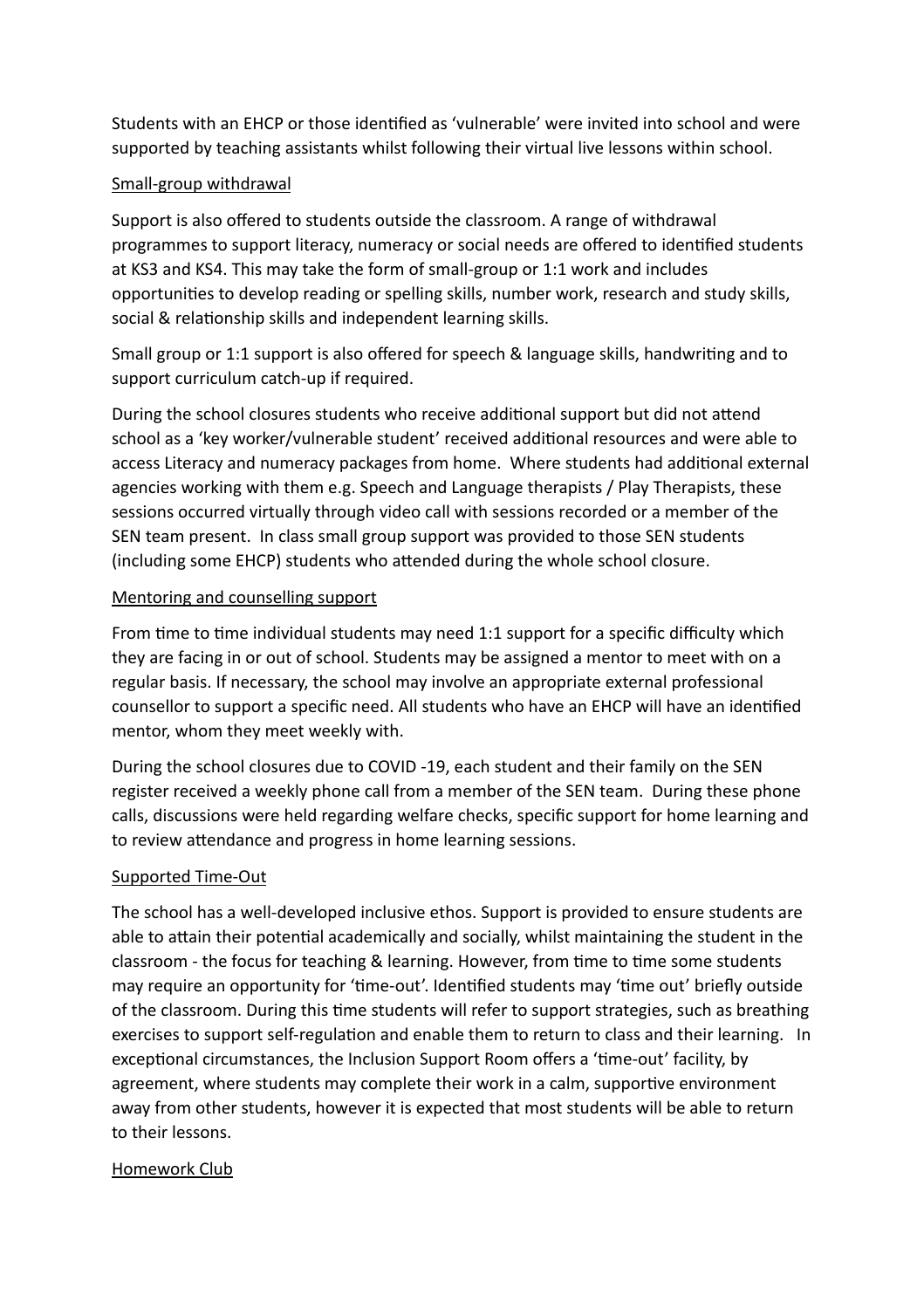The SEN Department run a homework club every lunch-time for key stage 3 and 4 students. This involves members of staff who are able to assist students with their homework or revision. The TA team are very familiar with the homework tasks or the extended enquiries and research projects which student's undertake at KS3 and can offer valuable support.

During Covid-19 the home work club ran in year group 'bubbles' with each year group allocated a specific day. This year we have returned to joint year groups within home work club.

# Inclusion Room 'social-club'

A lunch club takes place in the Inclusion Support Room every day. Idenfied students who may find lunchtime a stressful experience, or who need a calm place to spend their lunch-break are welcome to attend. The club is run by two members of staff and students can eat lunch, play games, chat and make friends in a calm environment. High expectations of behaviour and mutual respect are maintained. During Covid-19 the 'social' club ran in year group 'bubbles' with each year group allocated a specific day. This year we have returned to joint year groups within 'social-club'.

# Additional support for exams

Some students with identified educational needs are entitled to special access arrangements for all their public examinations. Support takes the form of: use of a separate room, reading help, extra time, rest-breaks, a prompt or a scribe. Students are assessed and appropriate support put in place for GCSE or equivalent exams at KS4 and KS5. The SEN team are involved in invigilating these students to enable them to reach their potential at this important time. The SENDCo is the Specialist Assessor for Somervale School and has completed a Level 7 course in Psychometric Testing, Assessment and Exam Access. Furthermore, the SENDCo is a member of the British Psychological Society. All member of the SEN Team who are involved in supporting students with special arrangements in public examinations receive annual training to comply with JCQ regulations.

# Differentiating resources

An important aspect of the work of the SEN department is to offer advice and support across the school to differentiate or simplify resources for student use. This ensures that all students have appropriate work and resources available to support their learning in all subjects.

The SENDCo regularly audits the effectiveness of SEN support and works with departments or individuals to develop good practice and help teachers with their responsibility to deliver quality first teaching.

During Covid -19 Lock down period the SENDCo was involved in the monitoring of home learning and engagement of SEN learners to ensure that appropriate support was being offered and that the provision within the 'live; lessons was suitable and meeting the needs of all learners. .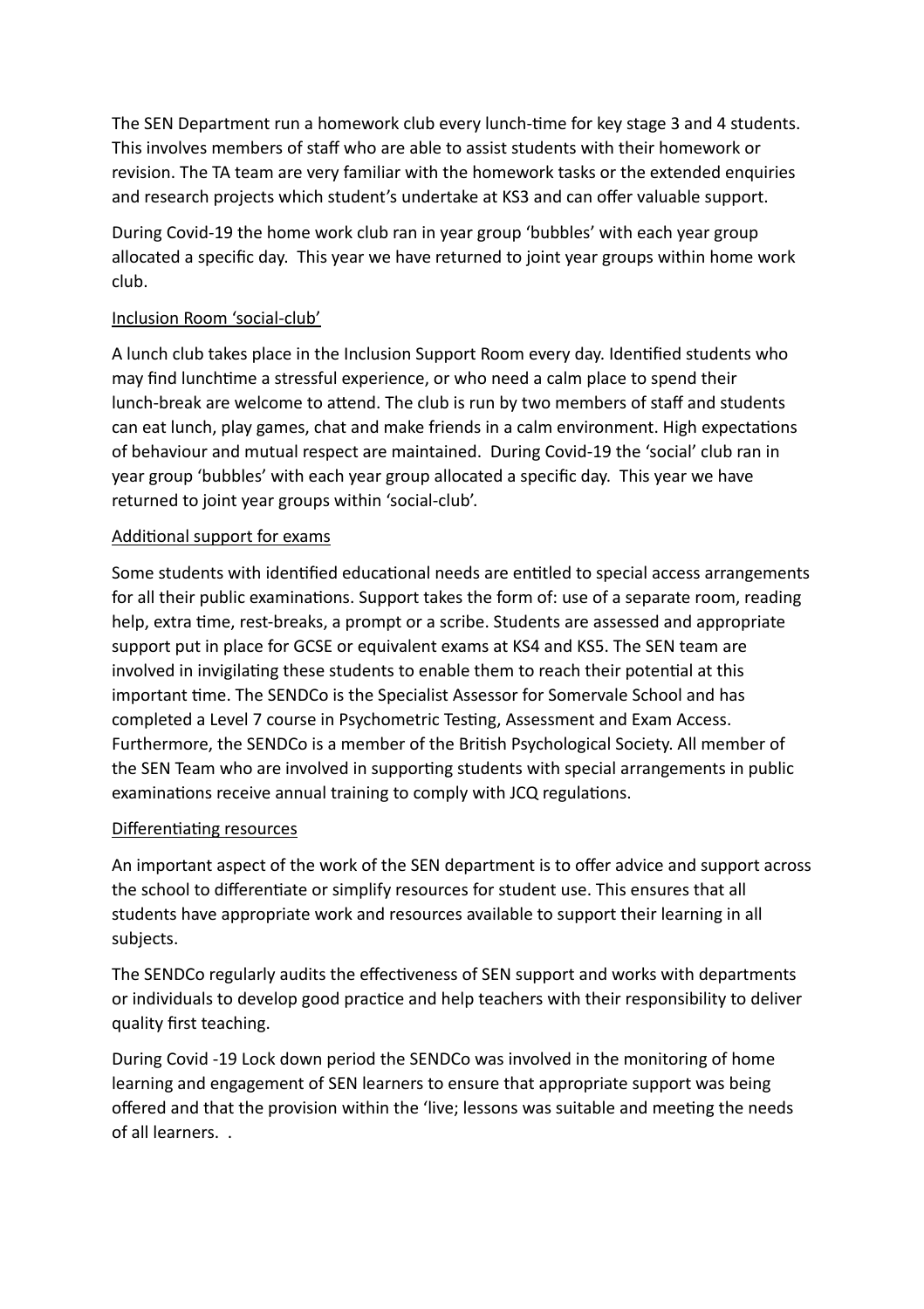To support with home learning, laptops were distributed to those students who did not have access to ICT at home.

# Assessment

Assessment is an important tool to measure student attainment and ensure progress at both KS3 and KS4. The assessments carried out in the learning support department are additional and complementary to the usual range of assessments carried out across the school to monitor and ensure progress of all students in all subject areas.

Teachers/intervention leads use assessment well, for example to help learners embed and use knowledge fluently or to check understanding and inform teaching. Where applicable, EAA support is given.

# School trips & educational visits

The TA team often accompany students on trips or visits, either acting as an additional member of staff or to provide specific support for students with special educational needs. Encouraging all students to participate in trips and visits is an important part of the school's inclusive ethos.

# Subject specialism

The TAs in the SEN team are encouraged to develop an individual specialism alongside their more general role. This acts to broaden expertise and enable the department to offer a wider range of support to our students 'in-house'. The TAs have taken on a broad range of specialist areas, in line with their own interests or skills, including expertise in: literacy & phonic awareness, speech, language & communication skills, hearing impairment, co-ordination & motor awareness, handwriting skills and English as an additional language. There are TAs on the team who specialise in English, Mathematics, Science and Technology, who can offer specific support for these key faculty areas.

Such specialism enables the team to offer high quality support for students and subject faculties within the school and also acts as an important focus for professional development and targeted training opportunities.

# **Graduated approach to SEND for Somervale School:**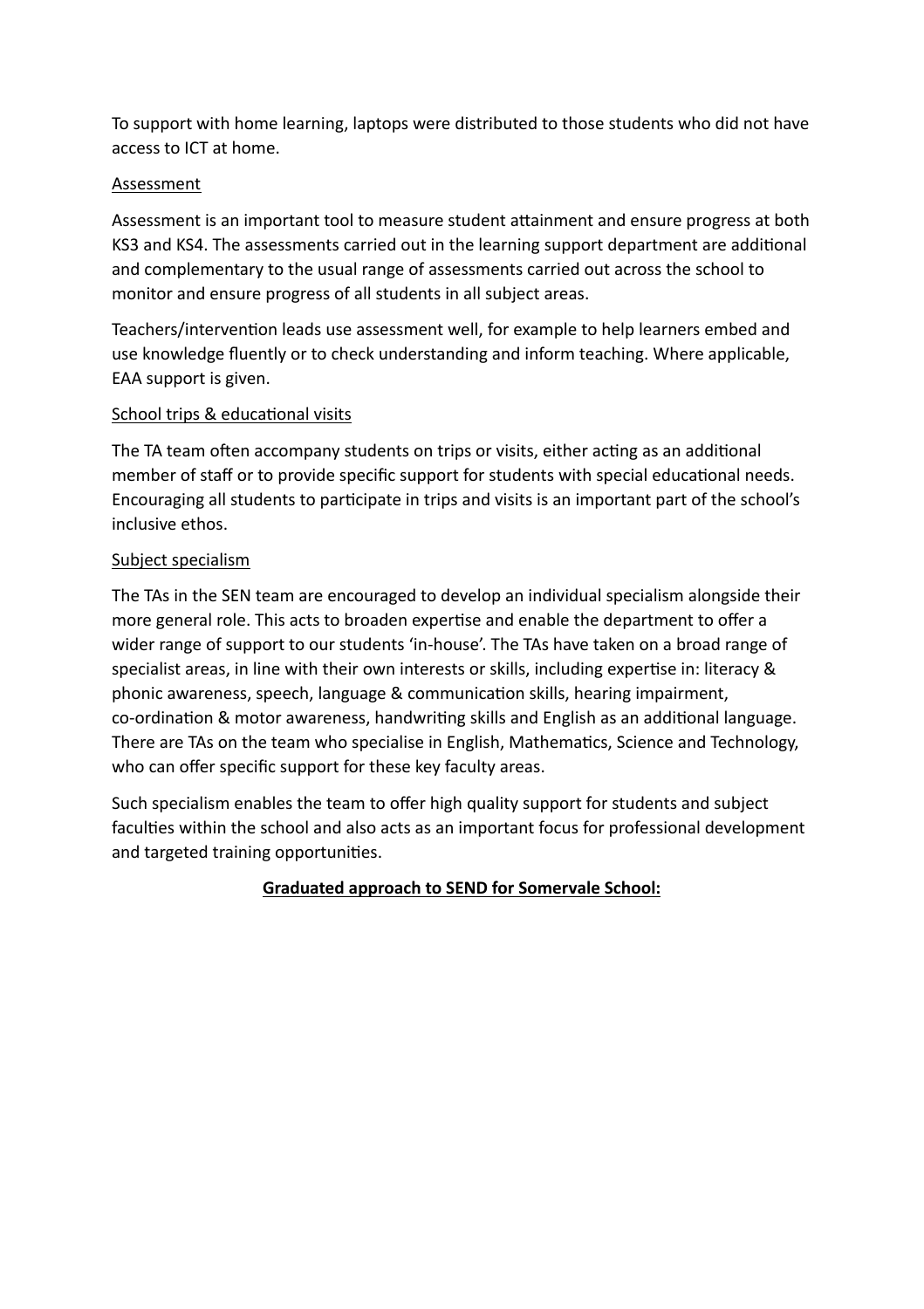

# **Communication between school staff, parents and students**

The SEN Department recognises the importance of good communication as a key to the success of special educational needs provision.

Parents and students are encouraged to be fully involved in the process of establishing individual Provision Plans and Education Plans and in reviewing the success of targets and support strategies. The school aims to provide at least three opportunities during the school year for parents to meet with key staff to discuss the needs, provision and progress of their child. The SENDCo and Inclusion Support Manager are available to meet with parents by appointment throughout the year on the school parents' evenings and Academic Review Evening. In addition, meetings can be arranged to discuss individual concerns around student support or progress in more depth.

Parents are encouraged to contact the SENDCo or the Inclusion Manager by telephone or email if there are any concerns or queries regarding the support of their child.

Students with an EHCP plan have a mandatory EHCP review meeting. Parents and other relevant professionals are formally invited to these meetings and all paperwork related to the meeting is sent home by post.

Every effort is made by school staff to establish a mutually convenient meeting time with parents, carers and professional services.

#### **Transitional Support**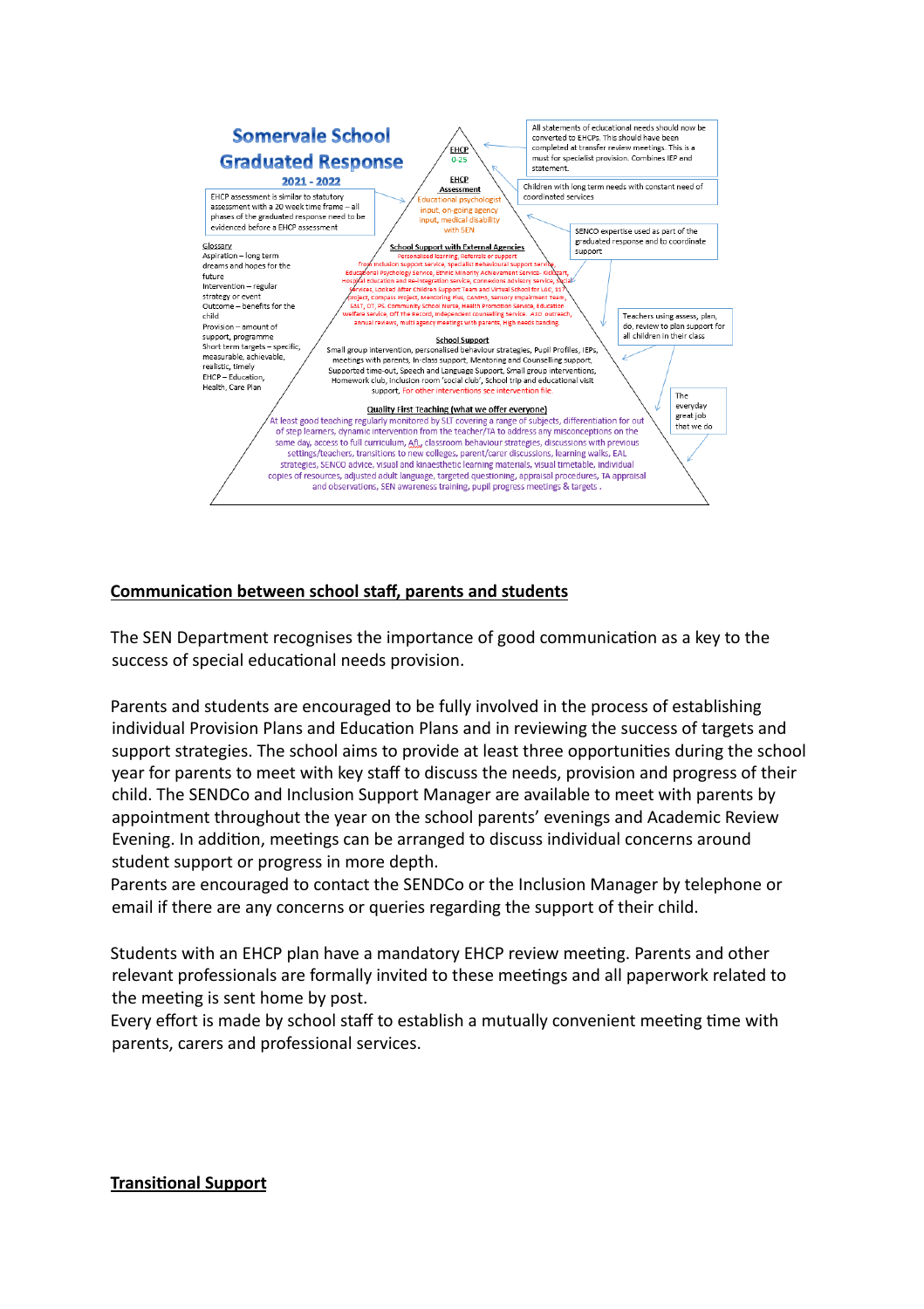The school has a well-established transition programme for students moving from KS2 to KS3. The SENDCo is fully involved in this primary liaison programme, to ensure that all relevant information is successfully transferred for students with special educational needs.

A member of the transition team visits all the main feeder primary schools, to discuss individual needs with relevant primary staff. This information contributes to the support arrangements for all new students in Yr7. During Covid-19, where face –to-face visits were not possible, video calls were set up instead to support the transition process.

There are several opportunities for Yr 6 transitional students to experience life at Somervale before the September start date. All students with special educational needs are fully included in this programme, which involves a taster day during the summer term, additional tours of the school and summer school.

Additional visits to the school, to meet key staff or become familiar with routines and layout, can be arranged by the SENDCo during the summer term. This is done in liaison with parents and the primary school and is tailored to suit individual needs.

Transitional arrangements for students between KS3 and KS4 are more individually based, to help students with special educational needs plan appropriate KS4 option choices and carefully consider post-16 education or employment.

Students with an EHCP have a Vocational Profile established at their Yr 9 Annual Review. This meeting is attended by the school's Careers Adviser and includes considerations for KS4 option choices and post-16 education or employment planning.

The school's Careers Adviser prioritises students with special educational needs at KS4, to ensure that a clear plan is in place for all students to move on to an appropriate post-16 educational or employment opportunity.

#### **External Professional Agencies**

The SEN Department works closely with a wide range of external professional agencies. Some of these agencies form part of the B&NES local authority Children's Service or the Primary Care Trust. As Somervale has Academy status, the school is increasingly commissioning the services of a range of independent support agencies as appropriate.

The SENDCo and Inclusion Manager have regular contact with the following agencies:

#### **B&NES Local Authority services**

Educational Psychologist Service Hospital Education & Re-integration Service Social Services Looked After Children Support Team & Virtual School for LAC Family Intervention Service Compass Project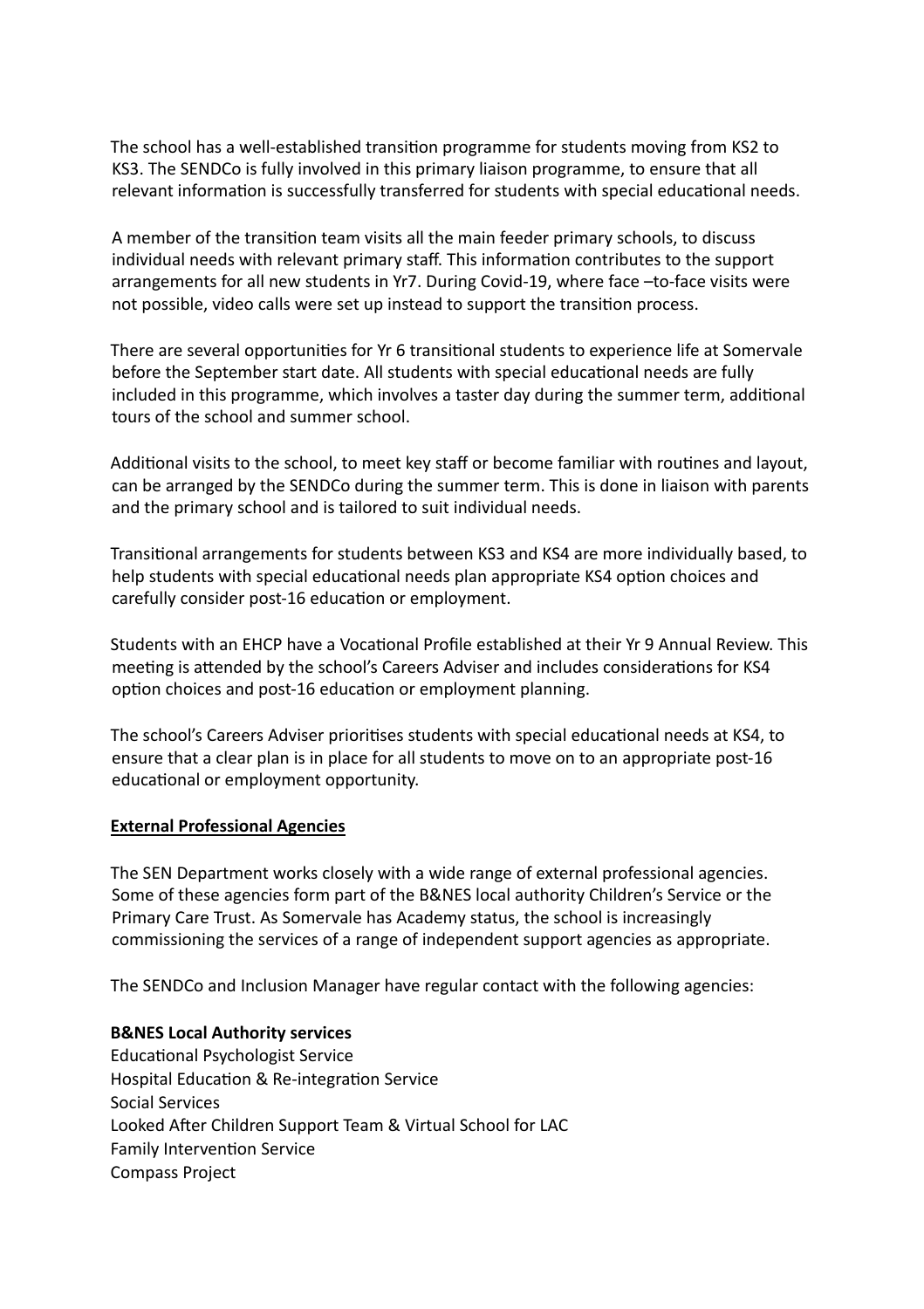Mentoring Plus **Connecting Families** Integrated Working Team

# **Primary Care Trust (Health Authority services)**

Child and Adolescent Mental Health Service (CAMHS) Sensory Impairment Team Speech & Language Therapy Service Occupational Therapy Service Physiotherapy Service Community School Nurse Health Promotion Service

### **Other services**

Education Welfare Services (South West) Ltd Off The Record Independent counselling services SASS (ASD Support Service) Educational Psychologists Children Unlimited – OT Support Service Sporting Family Change Speakeasy Bath Area Play Project (BAPP) Play Therapists Forest School provision

#### **Services for Parents**

There are a number of support services for parents, either independent or provided by the local authority. These services offer impartial advice, guidance and support to parents who may have a grievance, or require assistance to manage the special education needs of their child. These include:

- Parent Partnership Service
- Parent Support Advisers local authority support advisers cover the Bath, Norton Radstock and Chew Valley areas.

# **Arrangements for Identification and Assessment of SEND students:**

# Start of Year

- Liaison with primary schools
- Information from SATS
- Baseline testing in the first half term which includes a spelling test, reading test and CAT testing.
- SENDCo will triangulate all of the information and data regarding students and make a decision about whether to place students on the register.
- Parents are informed if their child is placed on the SEN register.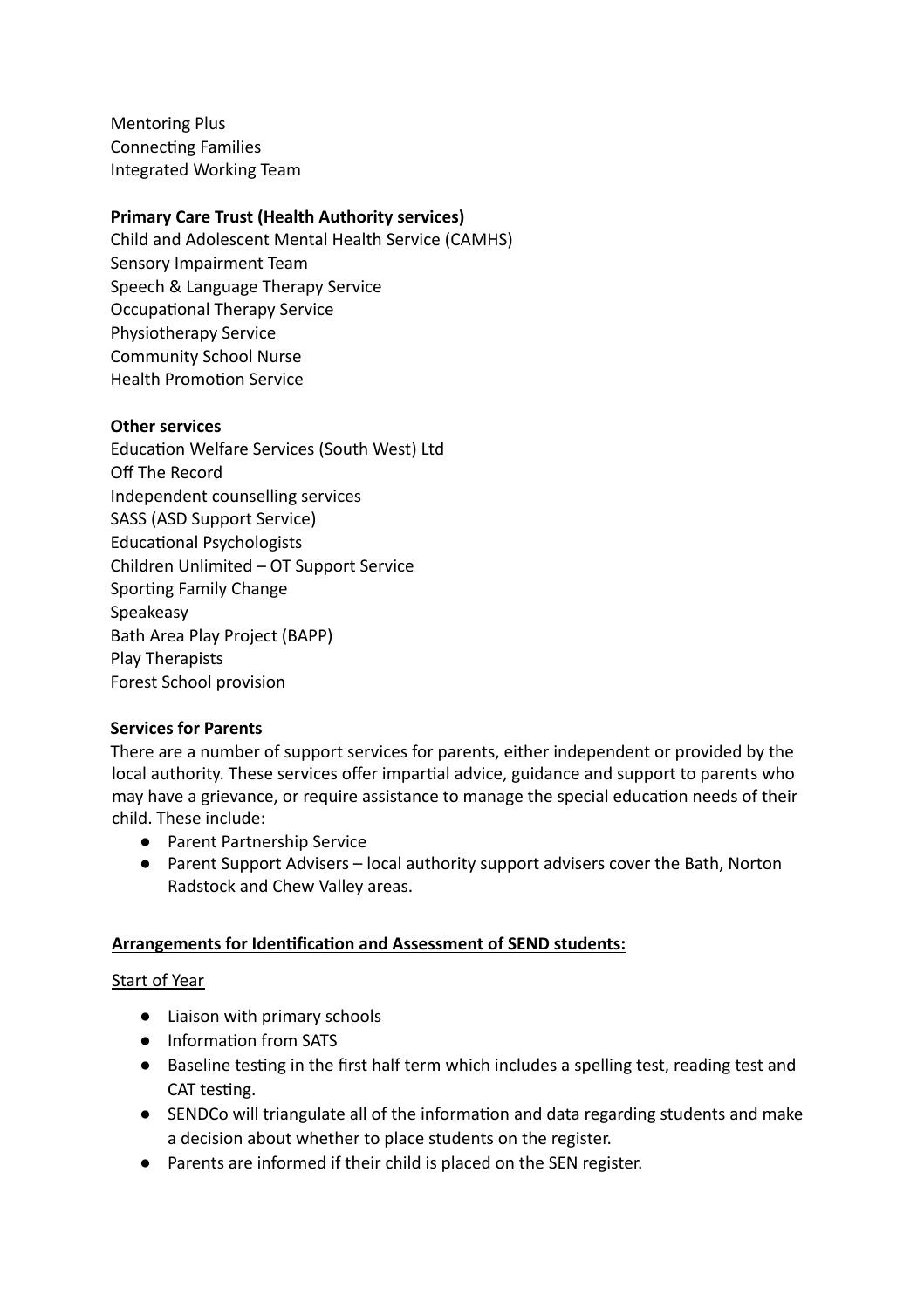### Mid – year

- Referral from subject staff using the school referral form
- Parental concerns expressed about progress and difficulties
- SENDCo will observe students in class
- SENDCo will arrange for any necessary additional assessment
- SENDCo will refer for outside agency support where necessary
- SENDCo will decide whether to place student on the SEN register
- Parents are informed if their child is placed on the SEN register

Students with identified needs are regularly re-assessed to track progress

Behavioural needs are mainly managed via Inclusion Support. If a student's placement becomes 'at risk', additional support strategies, alternative curriculum arrangements or the use of a **Pastoral Support Plan (PSP)** may be put in place in negotiation with parents and other professional agencies

The SENDCo regularly updates the Additional Needs Register. All students on the Register have an 'SEN Stage' with a specific PLASC code.

# **Staff Skills and Training**

Throughout the year staff are able to access a range of training to develop both their confidence and skills in meeting a range of needs. Training has been provided to staff to support all staff in developing quality first teaching for vulnerable groups. During Covid-19 it has not always been possible to hold face-to –face training, however in replace of this virtual training has been offered.

# School training offered and attended by teachers / support staff in the academic year 2020-21:

- General Introduction to SEND and Supporting our students
- $\bullet$  New Staff Training Supporting students who are SEND within the classroom
- AET Making Sense of Autism
- An Introduction to Dyslexia
- AET Good Autism Practice
- AET Extending and enhancing good Autism Practice
- Barriers, Solutions and Silver Linings Remote Learning for Students with SEND
- SEND Leadership
- Understanding Girls on the Autism Spectrum
- How to write Social Scripts
- Psychological First Aid- Supporting Children and Young People
- Securing Good Transitions A resource Pack to support the next steps of KS4 Pupils with SEND
- Universal Strategies for pupils on the Autism Spectrum Secondary School and Post 16
- Improving Outcomes for Disadvantaged Young People at SEN Support
- Understanding and supporting children and young people with low mood or depression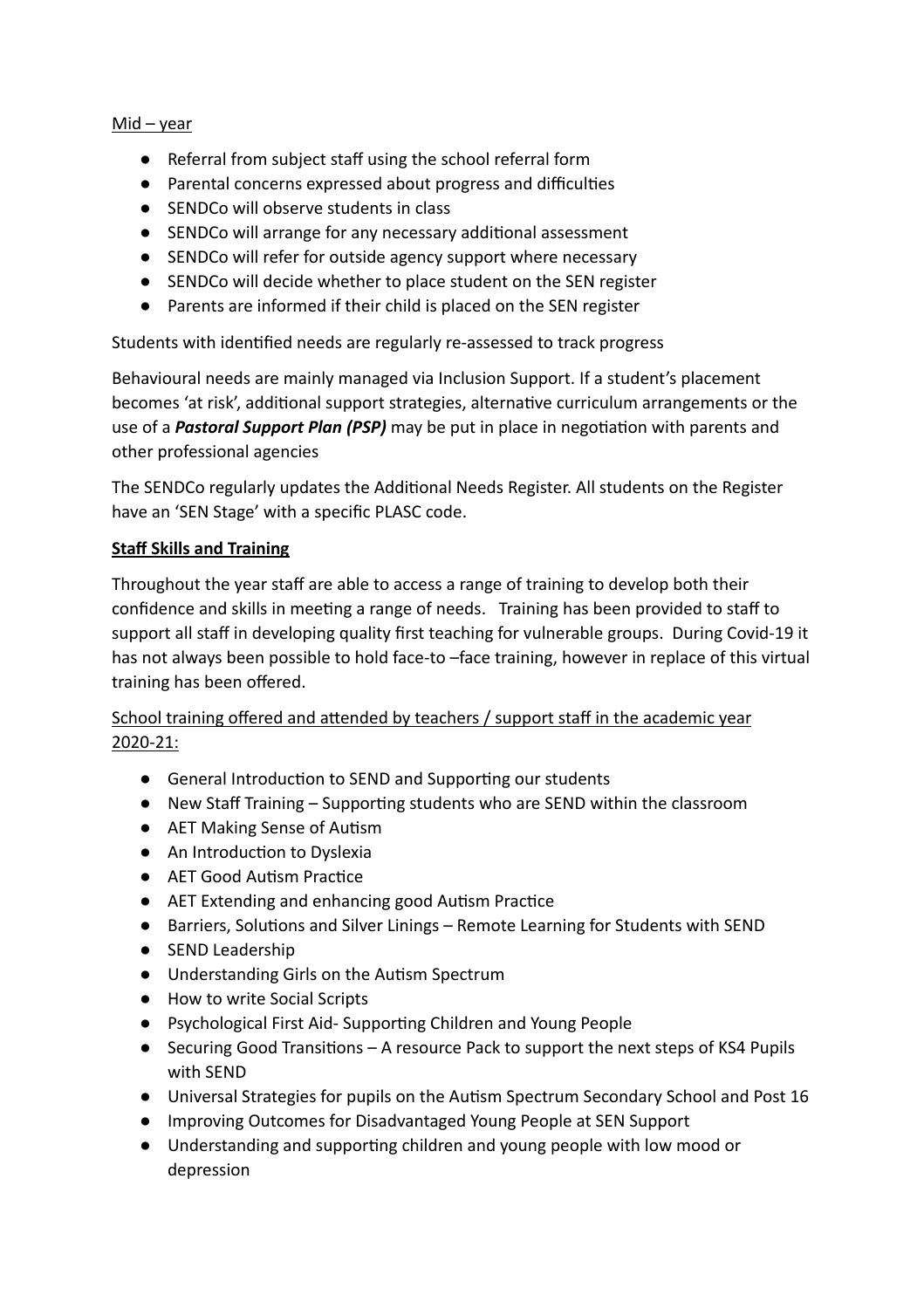- Anxiety KS3 and above- Classroom Strategies Behaviour Issues Supporting SEND
- Supporting children and young people with mental health issues
- Anxiety -children and young people with SEND / ASD
- Self-Harm and Suicidal behaviours- All key stages
- Planning for transitions-KS3 and above
- Building and maintaining resilience -staff, children and young people
- An introduction to Speech, Language and Communication
- On-going department support with differentiation and strategies for SEND.
- $\bullet$  SEND Drop in's weekly (Each Friday after school)

In addition to this sessions have been provided by the SENDCO and Inclusion Support Manager as part of the new staff meetings and support for ITT students.

Support staff training is on -going. This is identified through performance management and whole school need.

This year support staff have accessed training through in school training and external courses. To comply with JCQ regulations each year all TAs have complete training on exam access arrangements and supporting students as readers and scribes. All TAs also complete an additional course on being an Invigilator within exams. TAs have accessed a number of courses through the Bath and Mendip Partnership Teaching School and through other external agencies. Details of the range of courses which have been attended are listed above.

The SENDCO is a member of NASEN, Whole School SEND, NASEN SEND Gateway and the local SEND network. Throughout the academic year the SENDCO has kept up to date with information regarding SEND and has attended a number of training sessions provided by the council, virtual School and SEND network. Information from these sessions has been disseminated to relevant staff within the school. Furthermore, the SENDCO has completed a Level 7 qualification in Certificate of Competence in Educational Testing and Access Arrangements and is a member of the British Psychological Society. Currently the school are part of an Education Endowment Foundation trial with Manchester Metropolitan University and Whole School SEND.

Statutory Publications:

- School has published its offer on the website and it is reviewed annually during term 6
- SEN policy is on the trust and school website and is reviewed at the start of each academic year
- Report to governors is updated annually and is uploaded to the website during Term 1
- A new accessibility plan will be formulated at the start of the next academic term.

# **Equality**

Details of the schools admission arrangements for students with SEND are incorporated into the whole school policy and can be found on the school website.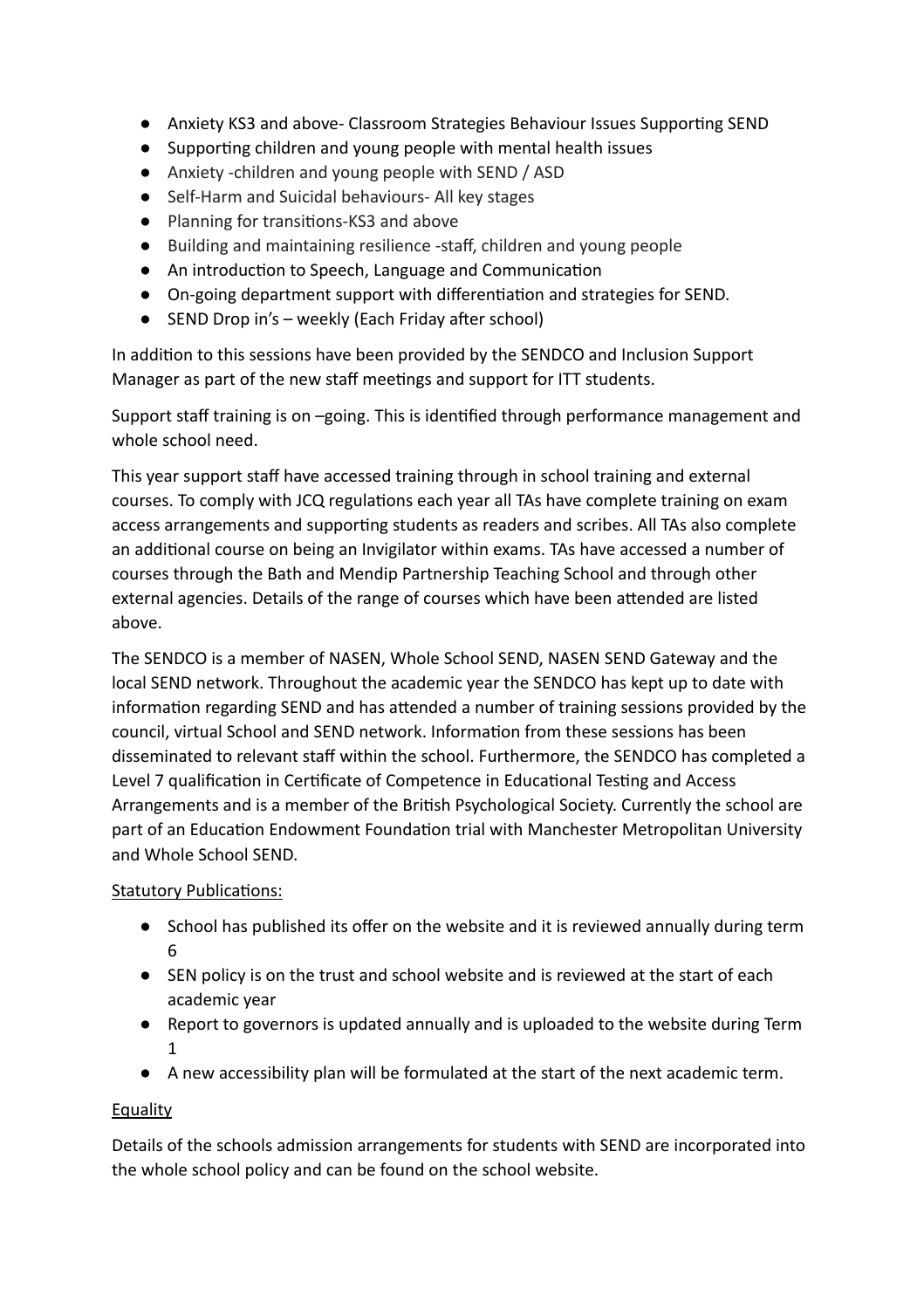# *Steps taken to prevent less favourable treatment*

- Reasonable adjustments are made in the curriculum, in day to day school life and in extra-curricular activities
- Consideration of SEND students for school trips- individual risk assessments are carried out where necessary support is allocated for individual students
- Staff training provided to enable all staff to meet all students' needs
- Special exam/assessment arrangements are in place so SEND students can demonstrate their knowledge in exams and assessments

For full details of the Accessibility Policy and Plan please refer to the following link and click on Partnership Policies:

http://midsomernortonschoolspartnership.com/documents.htm

# Evaluation of the effectiveness of provision for students with SEN or disabilities:

The School evaluates the effectiveness of the provision for students with SEN or disabilities through the school self-evaluation procedures. This process includes: learning walks, lesson observations, student pursuits, book looks and student voice.

# Resources:

SENDCo (Full time), Inclusion Support Manager (Full Time), Assistant to the SENDCO/TA (full time) TAs (4 x Full Time and 3 x Part Time)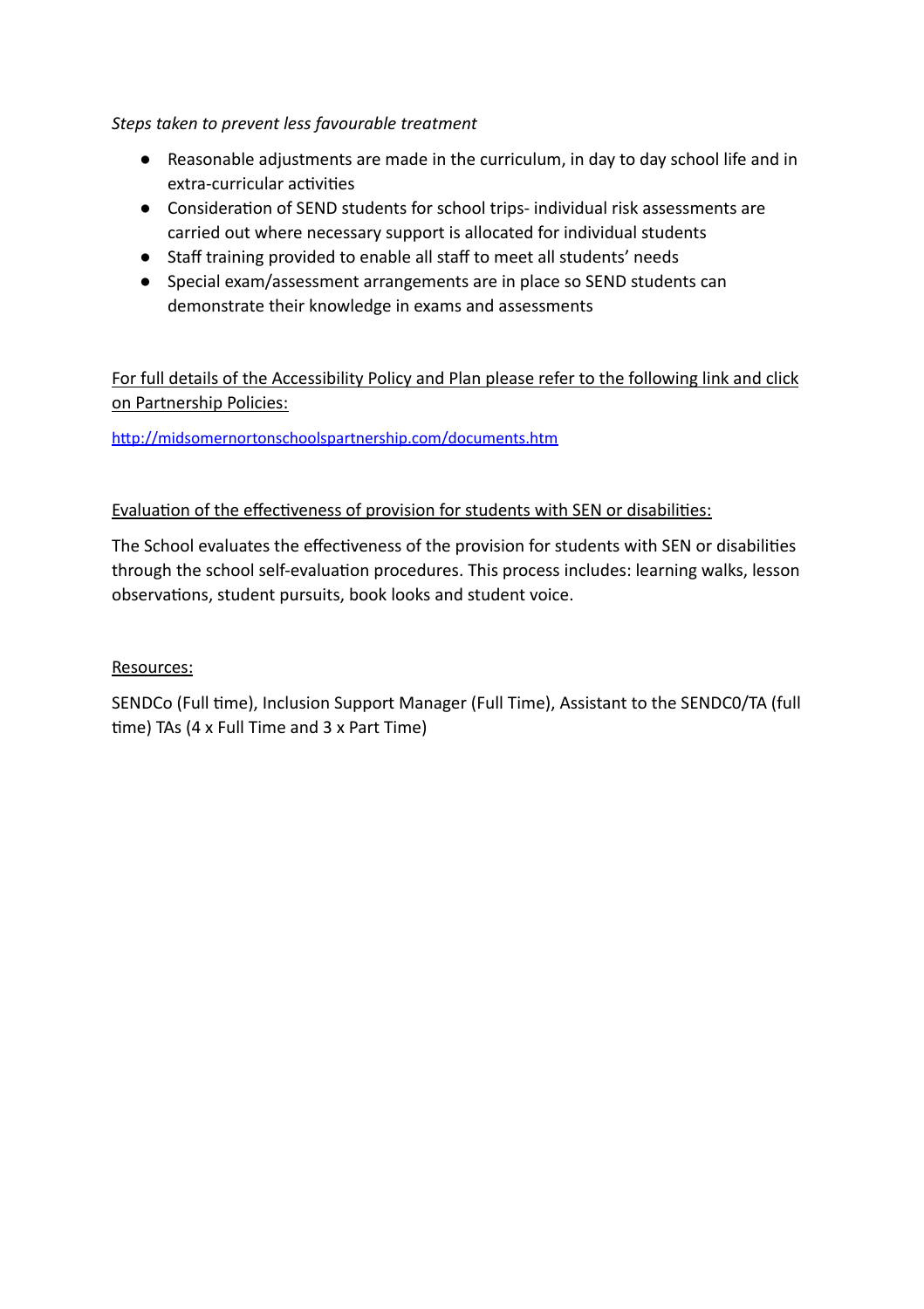# Funding:

### **Academic Year 2020-2021:**

| Element 1 Funding               | Element 2 Funding               | Top up Funding                  |
|---------------------------------|---------------------------------|---------------------------------|
| Provided to all students within | Every school receives an        | Additional funding for students |
| the school- used to provide     | additional amount of money to   | with high needs. This is agreed |
| education and support for all   | enable them to provide for      | by the LA according to the      |
| students, including those with  | children and young people       | students banding.               |
| SEND.                           | with SEND. The government       |                                 |
|                                 | require that schools use this   |                                 |
|                                 | funding to pay for up to £6,000 |                                 |
|                                 | worth of special educational    |                                 |
|                                 | provision to meet a child's     |                                 |
|                                 | SEND. [Most children with       |                                 |
|                                 | SEND will have their needs met  |                                 |
|                                 | well by provision that costs    |                                 |
|                                 | less than £6,000].              |                                 |
|                                 |                                 |                                 |

What additional high needs funding has been spent on:

Examples of resources that top up funding has been used for:

- TA Support within lessons
- Training for staff to lead specific interventions for students
- Staff training (whole school SEND training)
- Play Therapy- Individual work with students
- Therapeutic activities (e.g. OTR, Sporting Family Change, Speak easy, mentoring etc.)
- Resources for Therapeutic activities and Nurture Group
- Speech and Language Therapist- Assessments and work with students
- 1:1 and Small group Intervention sessions
- Revision resources for KS4 Students
- Resources to support students within lessons
- SEN Network support Educational Psychologist, Occupational Health and ASD Support Service
- $\bullet$  Occupational Therapist Additional assessments
- Educational Psychologist Additional assessments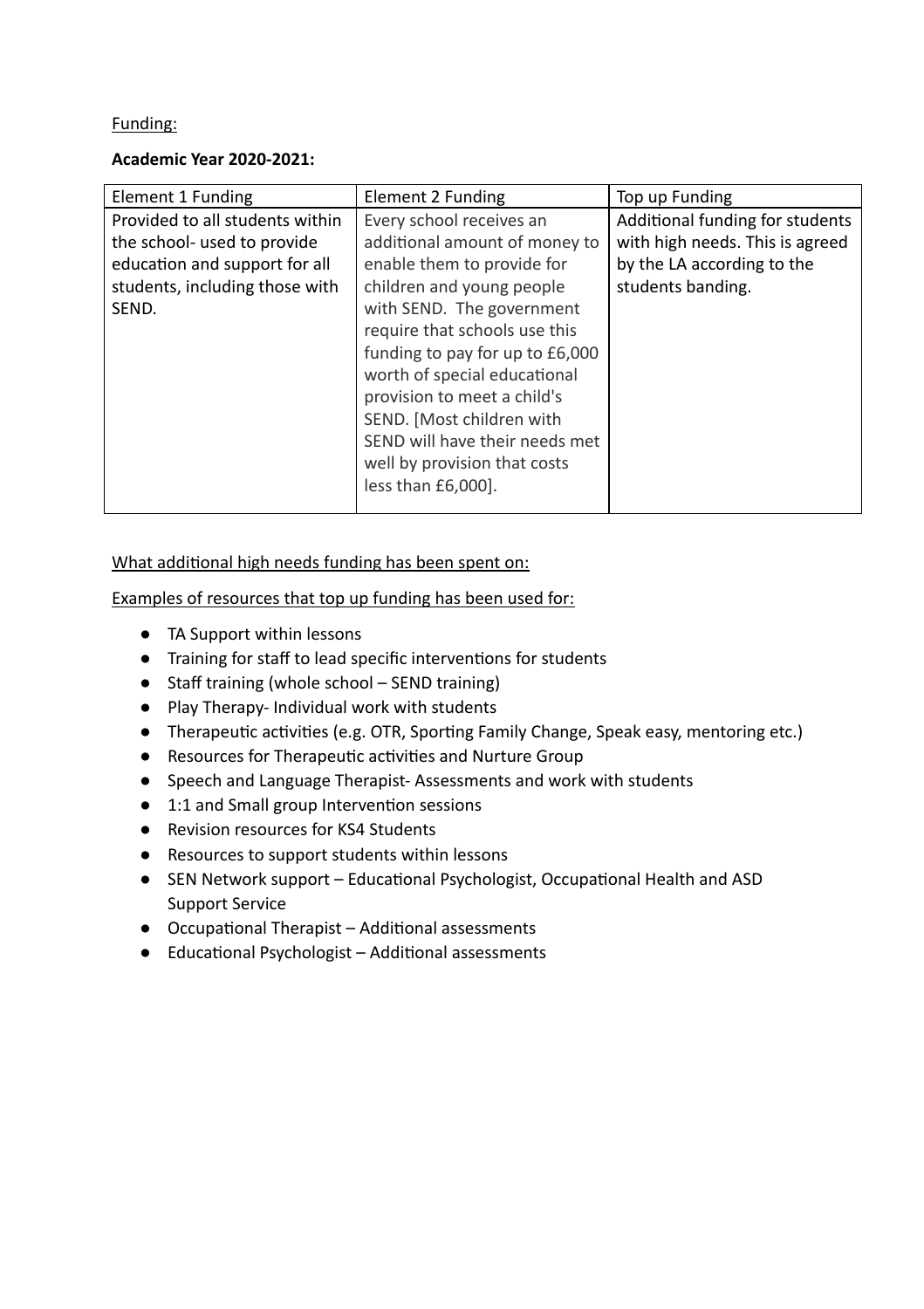| <b>Year Group</b> | Number on roll  | %SEN                 |             |              |
|-------------------|-----------------|----------------------|-------------|--------------|
|                   |                 | <b>SEN Support K</b> | <b>EHCP</b> | <b>Total</b> |
| $\overline{7}$    | 134             | 17.16                | 3.73        | 20.89        |
| 8                 | 144             | 27.08                | 6.94        | 34.02        |
| 9                 | 101             | 28.71                | 4.95        | 33.66        |
| 10                | 119             | 17.64                | 4.20        | 21.84        |
| 11                | 96              | 22.92                | 3.125       | 26.05        |
| <b>TOTALS</b>     | 594             | 22.52%               | 4.71%       | 162 students |
|                   |                 | 134 students         | 28 students |              |
| 12&13             | 58 (Y12) and 16 |                      |             |              |
|                   | (Y11)           |                      |             |              |
| <b>TOTALS</b>     | 668             |                      |             |              |

#### **%SEN Register: % SEN per Year Group & Whole School: September 2021**

# Comparing the national picture in England to Somervale- Figures include whole school figures (Year 7-13)

Currently (September 2021) within KS3 and 4 there are 162 students who are on the SEND register, either at SEN Support, K or with an EHCP. This equates to 27.23% of KS3 and 4.

134 of the students on the SEND register are at SEN Support, K (22.52% of KS3 and 4) and 28 students have an EHCP (4.71% of KS3 and 4)

National figures (January 2021) demonstrate that both the percentage of pupils with an Education, Health and Care (EHC) plan and those identified as SEN Support have increased since the last census. Currently both our levels of EHCPs and SEN Support, K are above national figures.

|                | School % | National % (January 2021) |
|----------------|----------|---------------------------|
| <b>EHCP</b>    | 4.7      | 3.7                       |
| SEN Support, K | 22.52    | 12.2                      |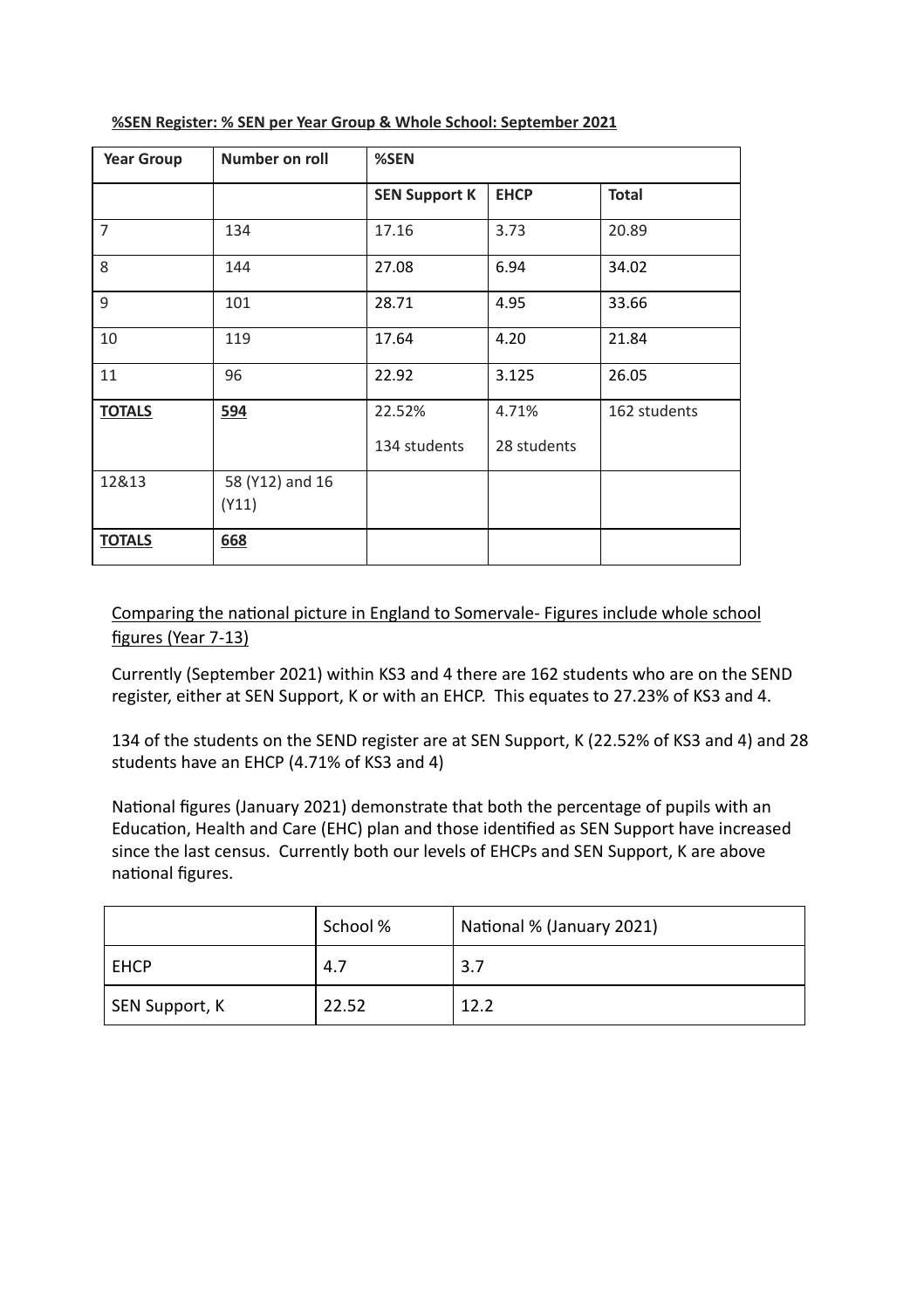# **Types of need of students at Somervale (Year 7-13):**

National figures highlight that the most common type of need among pupils with SEN support are Speech, Language and Communication needs. This is followed by Moderate Learning Difficulties and Social, Emotional and Mental Health needs. At Somervale School the most common type of need among pupils with SEN support is Social, Emotional and Mental Health needs, followed by Moderate Learning needs and Specific Learning Difficulties.

National figures show that the most common type of need for those with an EHC plan is Autistic Spectrum Disorders. At Somervale School the most common type of need for those with an EHC plan is also ASD.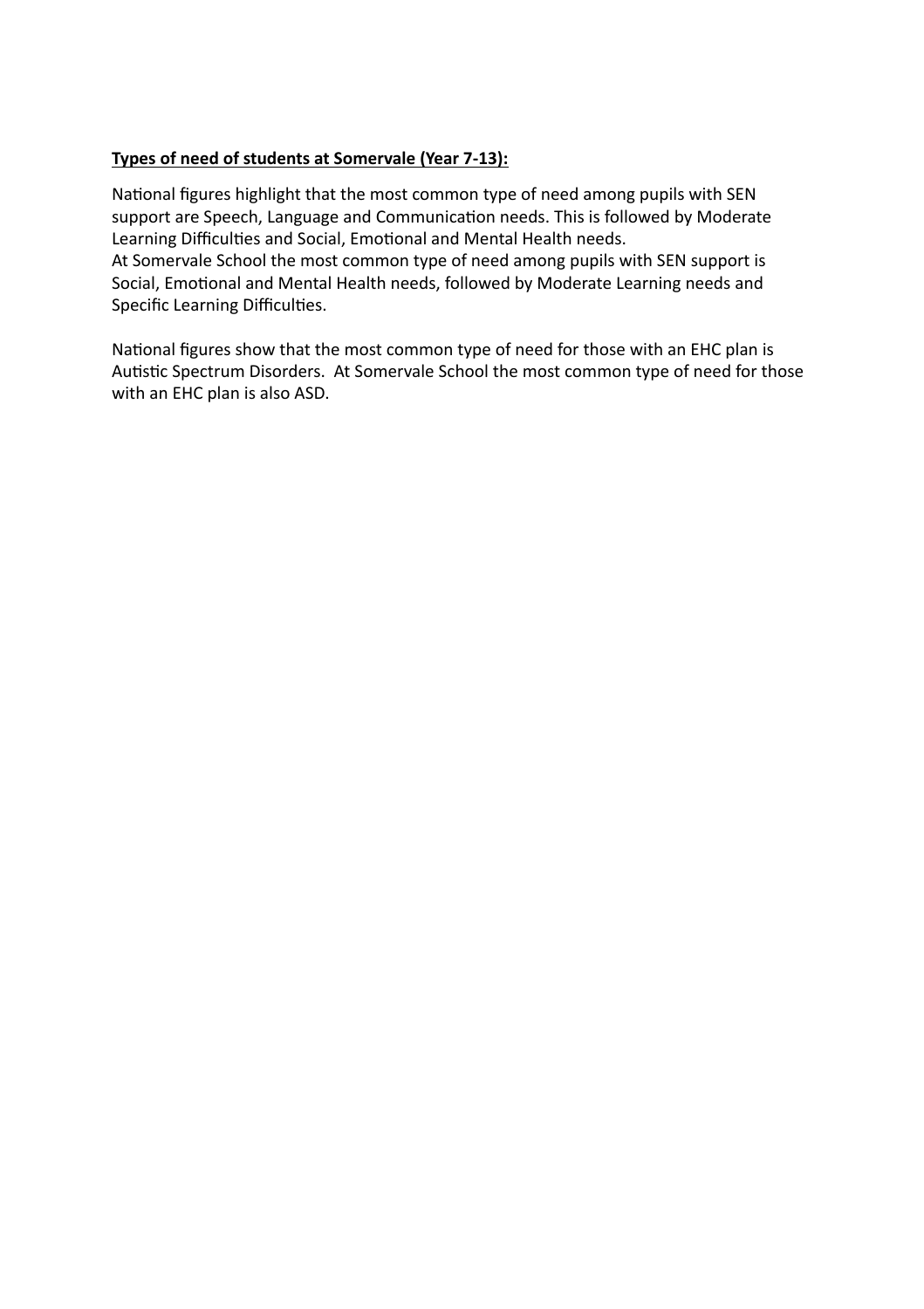#### **Outcomes:**

### **Intervention Progress 2020-21:**

# **All progress is based on standardised assessments completed at the start and end of each** intervention.

#### Literacy Support:

### **IDL Reading (10 week Intervention)**

| Year group | Progress made                        |
|------------|--------------------------------------|
|            | average 7 months progress in reading |
| 8          | average 5 months progress in reading |
| q          | average 4 months progress in reading |

### **IDL Spelling (10 week Intervention)**

| Year group | Progress made                           |
|------------|-----------------------------------------|
|            | Average 4 months progress in spelling   |
|            | Average 1.3 months progress in spelling |
|            | Average 8 months progress in spelling   |

#### **Nurture Group:**

# **Based on assessments done at the start and end of the intervention session:**

60% of students showed improved self-esteem

40% of students showed improved emotional literacy skills

# **Based on feedback from teachers:**

100% students have shown they are more emotionally resilient and their emotional wellbeing has improved

90% students have shown an improvement in behaviour in most or all lessons

100% students have improved their confidence within lessons

100% have improved their attitudes to learning in most or all lessons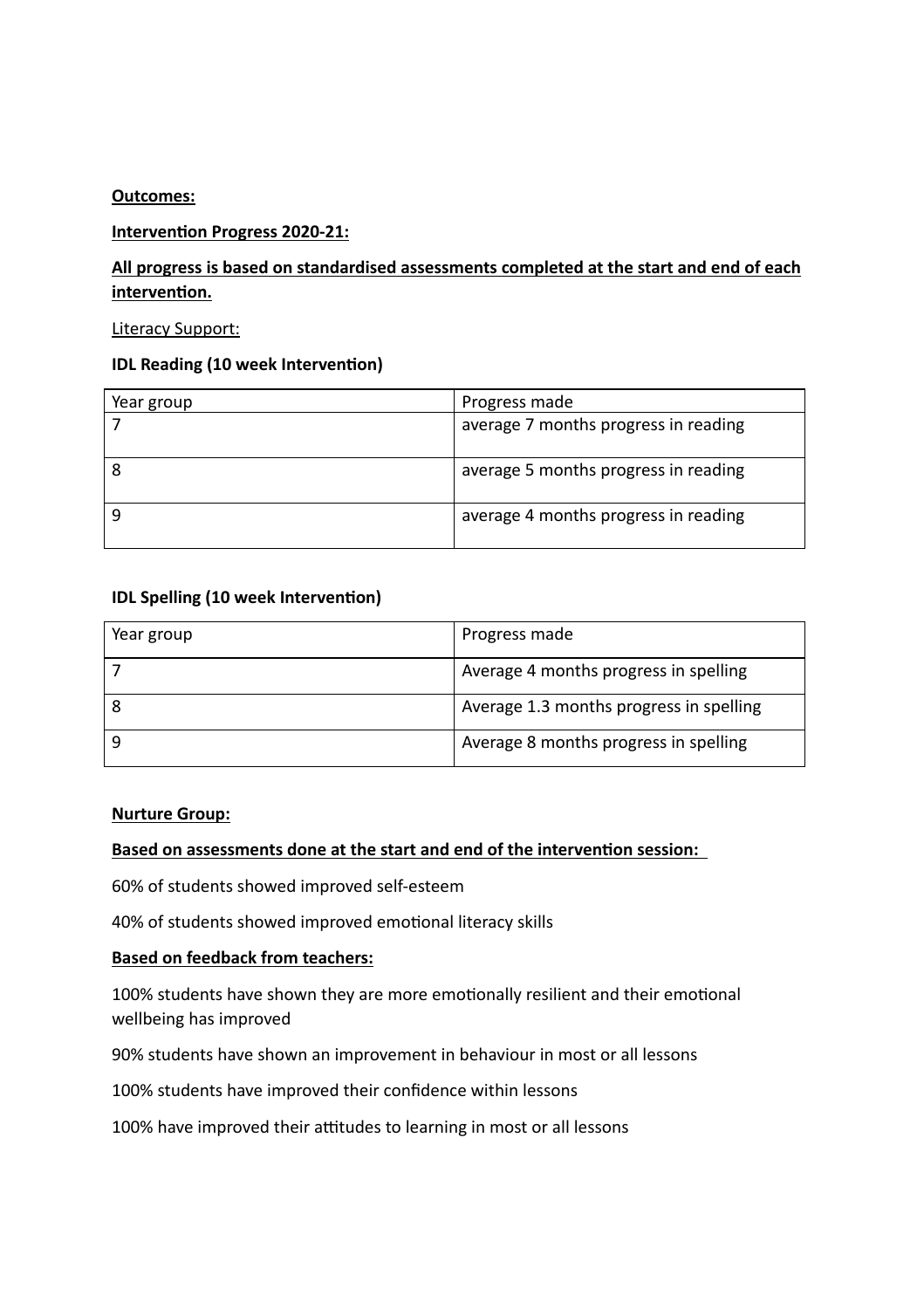# **Social Skills:**

| Year Group | Self-Esteem % | Emotional Literacy % | Both % |
|------------|---------------|----------------------|--------|
|            | 61.53         | 61.53                | 51.00  |
| 8          | 47.05         | 73.52                | 58.82  |
| 9          | 47.05         | 32.35                | 26.47  |
| 10         | 16.60         | 26.60                | 6.60   |
| 11         | 33.30         | 11.10                | 11.10  |

Students in KS4 receive shorter sessions during pm registrations which accounts for slower rates of improvement.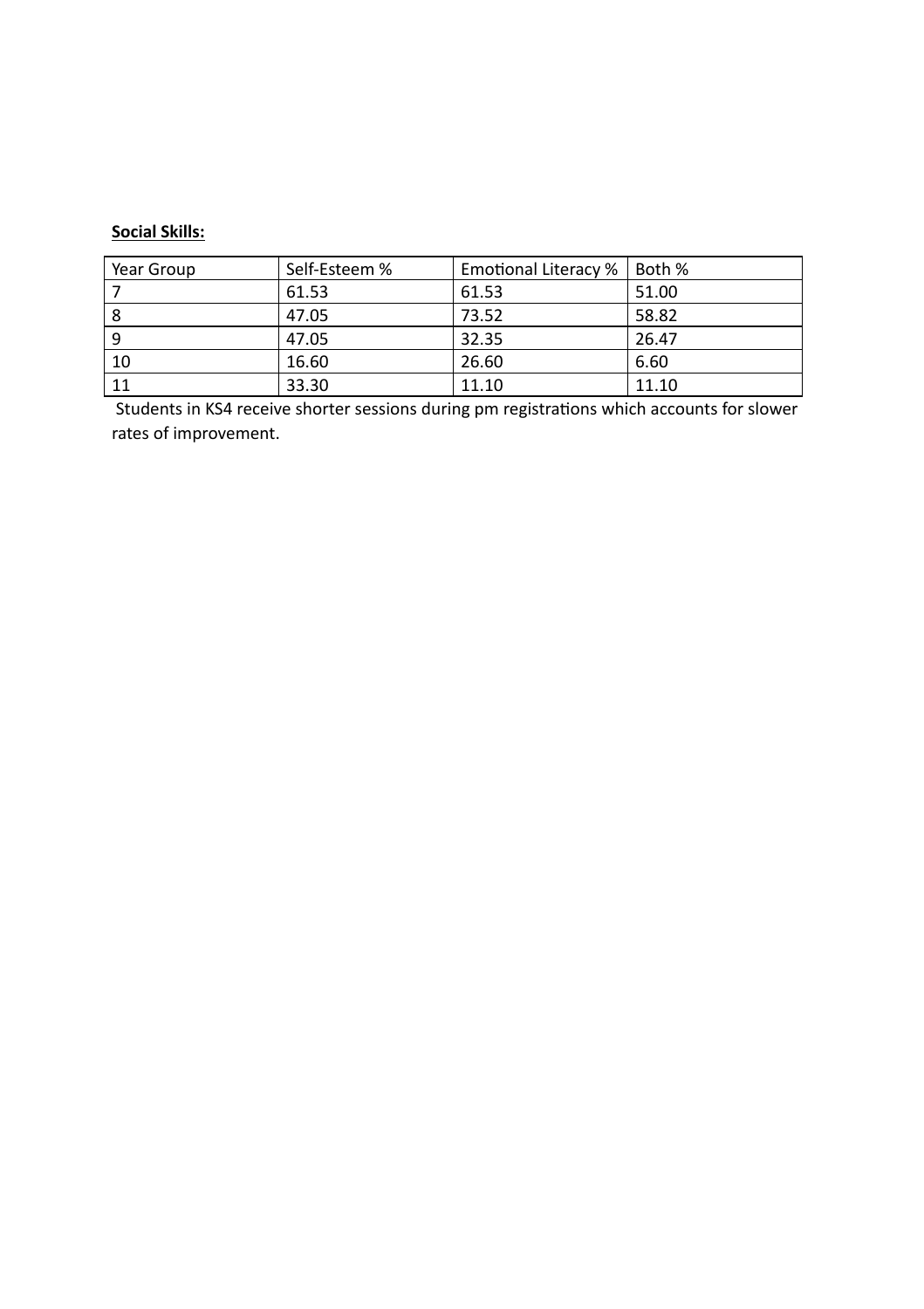### **KS4: GCSE Exams Analysis:**

#### **Subject SEND data**

SEND Data (Headlines do not contain data for 2 students as they did not have KS2 data)

#### **Strengths:**

| Measure         | <b>SEND Date</b> | Non SEND Data | <b>Difference</b> |
|-----------------|------------------|---------------|-------------------|
|                 |                  |               | between SEND      |
|                 |                  |               | and Non SEND      |
| Progress 8      | 0.40             | 0.70          | $-0.30$           |
| Attainment 8    | 36.29            | 56.81         | $-20.52$          |
| Open Progress 8 | 1.24             | 1.04          | $+0.20$           |
| <b>EBacc P8</b> | 0.19             | 0.74          | $-0.55$           |

**Progress for SEND students is higher than the previous 2 years. For previous years data please see below.**

| Year    | Progress 8 SEND | Progress 8 Non<br><b>SEND</b> | <b>Difference</b><br>between SEND<br>and Non SEND |
|---------|-----------------|-------------------------------|---------------------------------------------------|
| 2019/20 | 0.22            | 0.91                          | 0.69                                              |
| 2018/19 | 0.24            | 0.60                          | 0.36                                              |

# **The gap between SEND and Non SEND students' progress 8 is smaller than the last two years.**

SEND attainment 8 data is in line with attainment 8 for the last external GCSEs (2018/19), however there is a slight decline in average A8 data from last year. There continues to be a gap between SEND and Non SEND in attainment.

### **Open Progress 8: This year SEND students have achieved better than non-SEND students in their open progress 8.**

SEND students do not perform as well over in the EBacc P8 when compared to Non-SEND students, however the gap between them has declined since last year.

#### **Core Subjects Review:**

| C<br>Subject             | -<br>. )raaracc<br><del>c</del> აა o<br>י פ |
|--------------------------|---------------------------------------------|
| $\cdots$<br>_<br>English | $\overline{\phantom{0}}$<br>-v.v,           |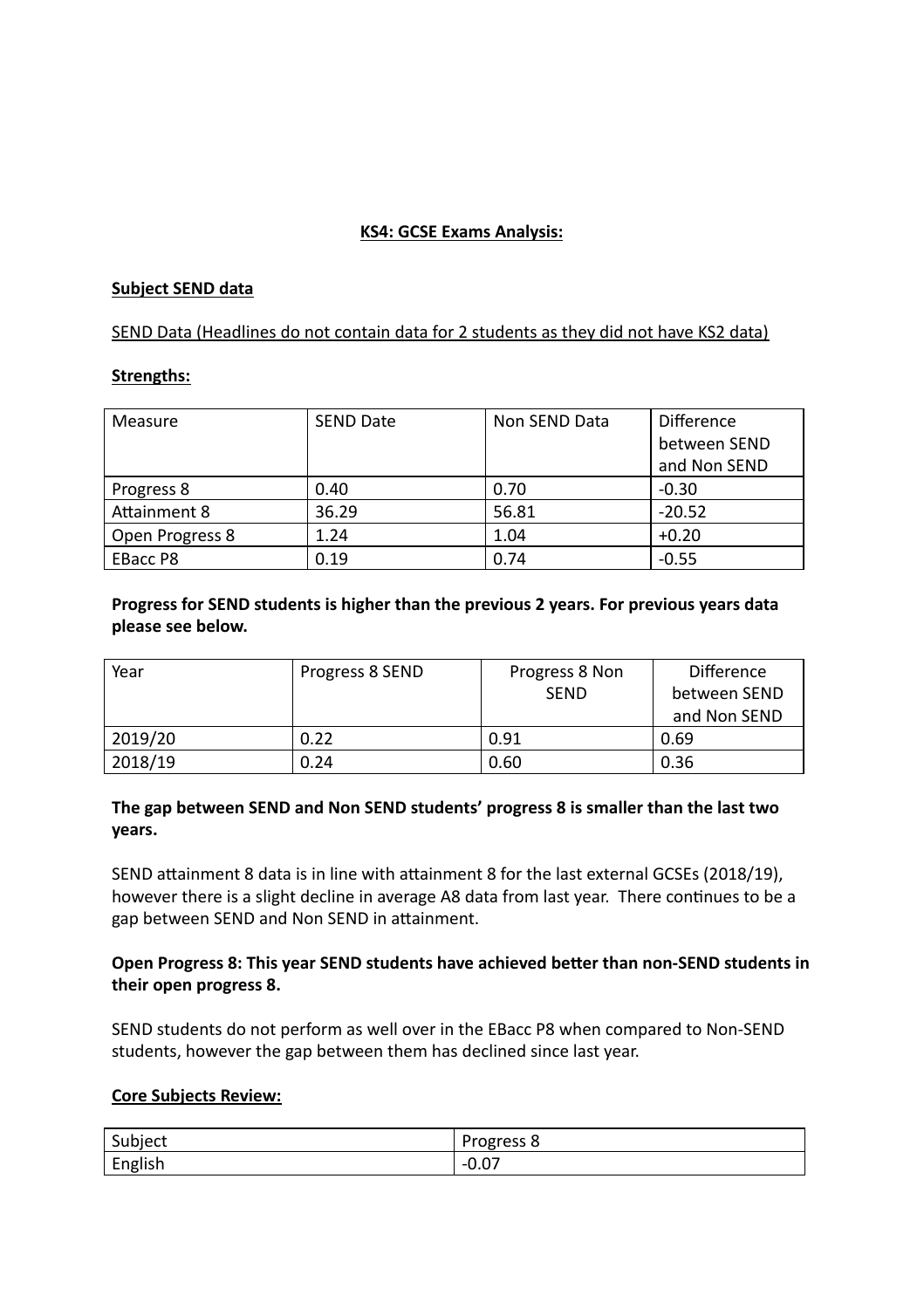| $\sim$ | na    |
|--------|-------|
| M      | $-1$  |
| aths   | v.v., |
|        |       |

English and Maths P8 shows improvement on previous two years data, however there continues to be a gap between SEND and Non-SEND students and so this continues to be a focus area.

#### **Basics Measures Review**

| <b>Measure</b>        | ' Actual % | Target (FFT) % |
|-----------------------|------------|----------------|
| 9-5 English and Maths | 10.5       | 15.8           |
| 9-4 English and Maths | 31.6       | 142.1          |



# English 4+

| English $5+$ |  |
|--------------|--|
|              |  |
|              |  |

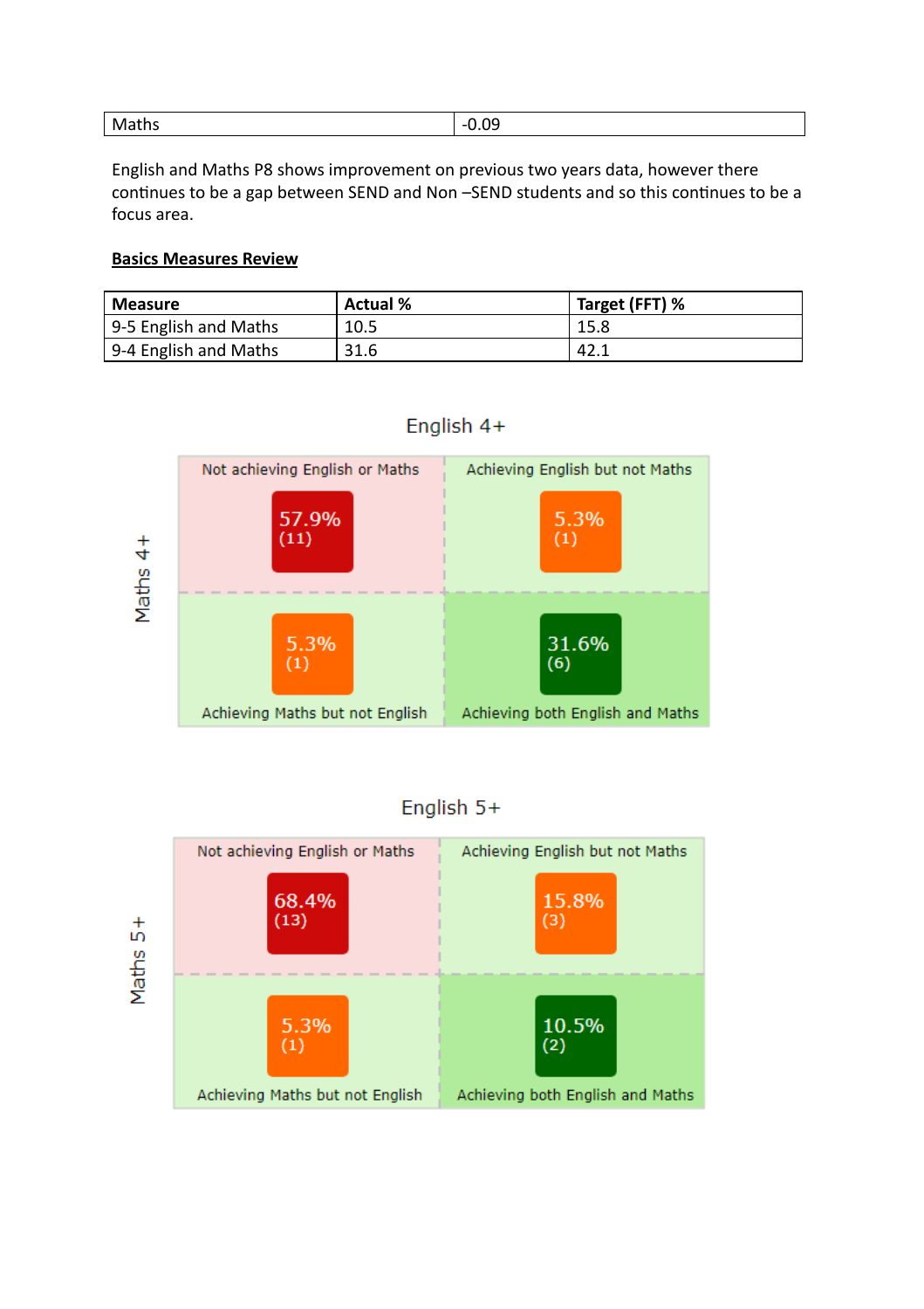### **Difference in attainment between girls' and boys:**

| <b>Measure (SEND Data)</b> | Girls' attainment            | Boys' attainment            |
|----------------------------|------------------------------|-----------------------------|
| Progress 8                 | 0.37                         | 0.42                        |
| Attainment 8               | 40.04 (FFT Target:<br>42.07) | 34.10 (FFT Target<br>34.71) |
| Open Progress 8            | 1.14                         | 1.32 (FFT Target<br>0.27)   |
| <b>EBacc P8</b>            | 0.39                         | 0.05 (FFT Target:<br>0.850  |

### **Areas for development for 2021-22:**

Progress 8 scores for SEND in Maths and English have improved in 2020-21 but continue to be a concern and area of focus.

- $\triangleright$  To develop SEND student progress in English to be in line with that of non-SEND students
- $\triangleright$  To develop SEND student progress in Maths to be in line with that of non-SEND students
- $\triangleright$  To ensure that all SEND students achieve a positive progress 8 score

#### **Interventions for Y10 & 11 for the academic year 2021-22**

4 phase process:

- 1. Identify student and areas of need
- 2. See individual teachers/ departments to raise concerns and discuss interventions
- 3. Actions by subject staff. Monitoring via Student Pursuit / Learning walks
- 4. Measure impact at next data capture point

#### Additional interventions and support:

Regular book looks Mentoring Testing for exam dispensations Exam support in mocks Targeted intervention through subjects during quality first teaching Targeted support for half term and Easter revision sessions Core Subject SEN intervention sessions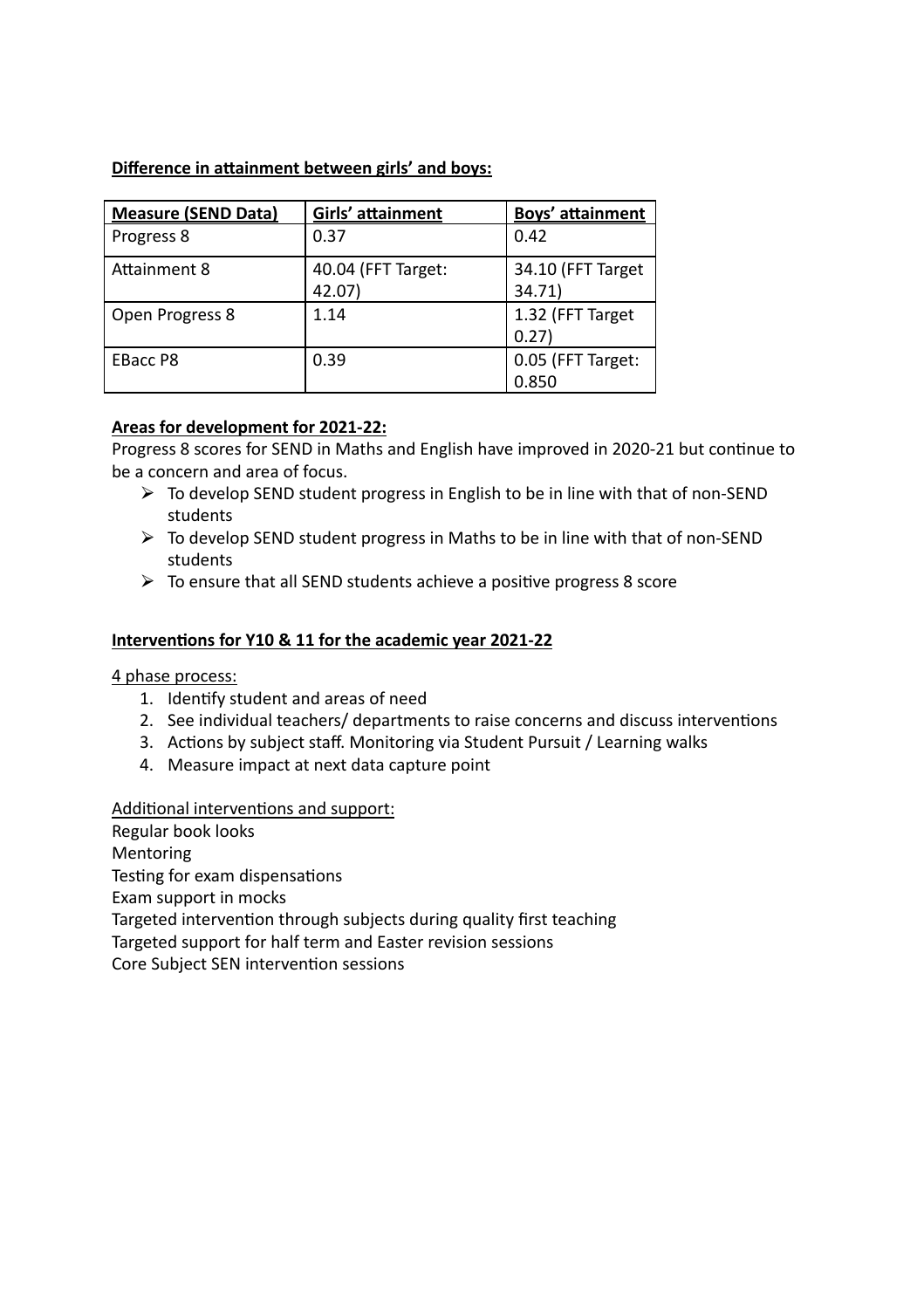### **Attendance:**

| <b>SENStatus</b>    | Pupils in group | <b>Attendances</b> | <b>Authorised</b> | <b>Unauthorised</b> | <b>Late Before</b> | <b>Late After</b> |
|---------------------|-----------------|--------------------|-------------------|---------------------|--------------------|-------------------|
| Education, Health   | 28              | 70.4               | 25                | 4.6                 | 1.0                |                   |
| <b>SEN Support</b>  | 1401            | 87.8               | 7.51              |                     | 1.3                |                   |
|                     |                 |                    |                   |                     |                    |                   |
| <b>Whole School</b> |                 |                    |                   |                     |                    |                   |
| Group               | <b>Presents</b> | AEA                | <b>Authorised</b> | <b>Unauthorised</b> | <b>Possible</b>    | % Attend          |
| <b>Whole School</b> | 91.2            |                    |                   | 1.8 <sub>1</sub>    | 100                | 92.2              |
| Totals              | 91.2            |                    |                   | 1.8 <sub>1</sub>    | 100                | 92.2              |

Data highlights that all groups (SEND and Non SEND) fall below the school target of 96%. During lockdown all students with an EHCP were coded as absent if not attending school as a 'key worker / vulnerable' student, which has impacted on EHCP attendance. All students were encouraged to attend school, however some parents wanted their child to work at home. These students all accessed live lessons following their normal timetable with additional support put in place.

To support improved attendance for SEN Students in 2021-22 there will be close collaboration between the SENDCo and Assistant Head teacher (Pastoral)

Concerns regarding attendance will be discussed at attendance meetings and referrals made to the EWO and / or additional services, where required.

Covid-19 has had an impact on the attendance of some SEN students, where heightened levels of anxiety have arisen. A grant of additional funding was applied for to support ASC students and it is hoped that the planned support that will be put in place will support students to reduce their anxiety surrounding school and as a result increase attendance and engagement.

# **Exclusion Data:**

The school always looks, where possible to an alternative to FTE and offers a range of support both within school and with external agencies to support positive behaviour.

|                | Number of FTE | % of FTE | <b>National Figures %</b><br>(18/19) |
|----------------|---------------|----------|--------------------------------------|
| All Students   | 59            | 100      |                                      |
| <b>EHCP</b>    | 10            | 17       | 30.89                                |
| SEN Support, K | 23            | 39       | 29.95                                |
| Non SEN        | 26            | 44       | 8                                    |

Reviewing figures for last academic year, 44% of the FTE exclusions received were by non – SEN students. 56% of FTE were received by SEN Students, although these were received by a small number of students.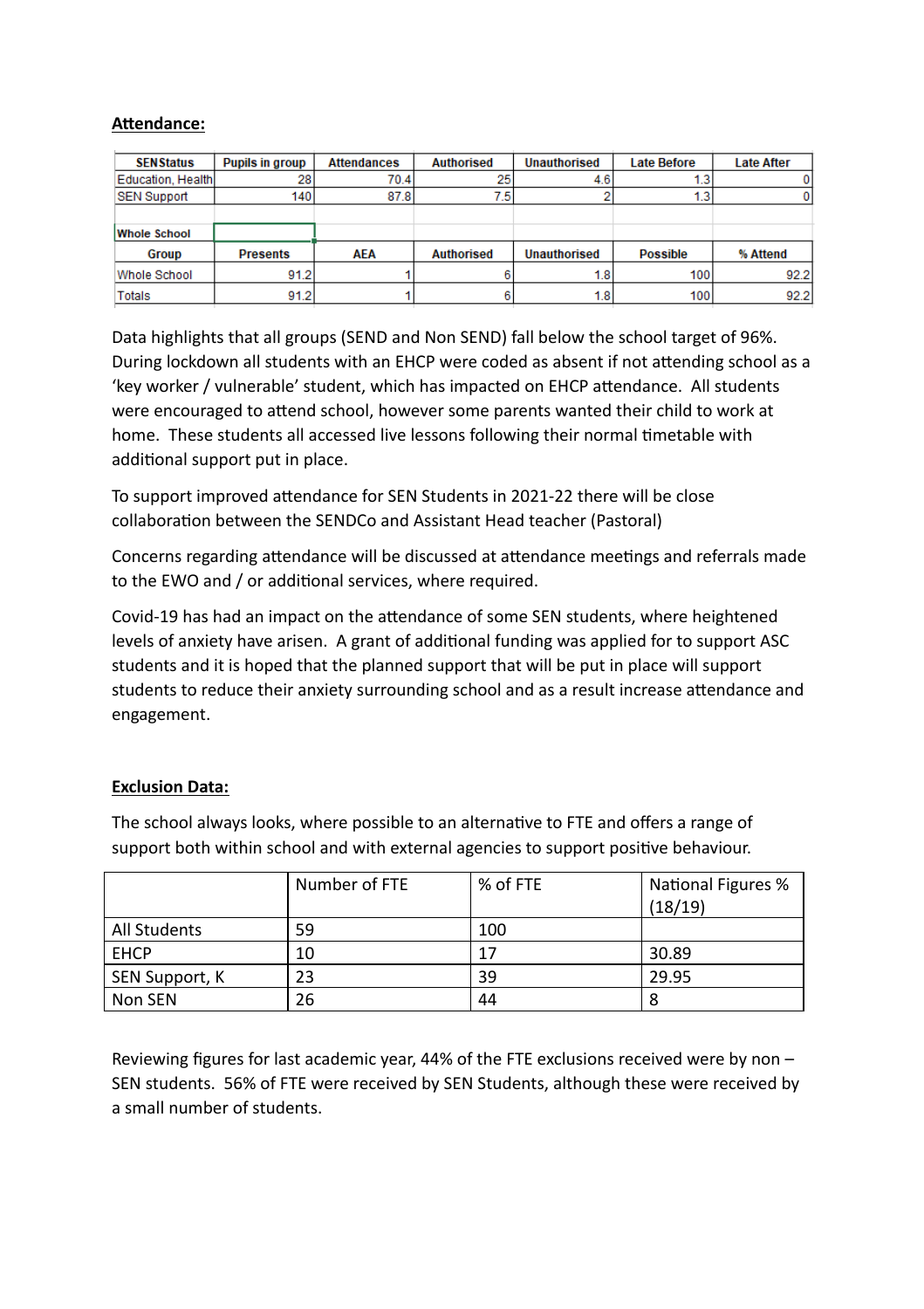### Objectives for 2021-22:

- $\triangleright$  Whole school response to SEND to be embedded and effective
- $\triangleright$  All SEND students are supported to make progress in line with their peers through quality first teaching
- $\triangleright$  Ensure literacy strategies are used across the curriculum to develop students' vocabulary, comprehension and extended writing skills.

For more information on specific actions to be completed please see Whole School Improvement Plan.

# **Quality of Education**

•Ensure the curriculum is broad and balanced and adapted appropriately to enable all learners to be successful

•Develop Quality First Teaching, reducing the need for additional intervention

• Review Training needs of Teaching staff and support appropriately to develop staff confidence and skills in meeting the needs of all learners / Ensuring Quality First Teaching

•Ensure SEND Students make progress in line with their peers / KS4 students to have positive P8 score

•SEND students acquire and apply a wide range of knowledge and skills, in reading, writing, communication and mathematics effectively to support them in their next stage of education, training or employment

# **Behaviour & Attitudes**

•Ensure that all SEND students feel safe and valued as part of an inclusive school environment

•Ensure the needs of SEND students are known and understood by all staff to ensure that appropriate strategies are used to support learning and behaviour within the classroom

•Ensure all staff have high expectations of SEND learners in terms of both their learning ability and behaviour and that support strategies are deployed consistently by all staff

• Reduce exclusion of SEND students through greater understanding of student needs/ QFT and targeted intervention

•Increase the attendance of SEND learners and ensure it is in line with national, through development of parent partnerships and early intervention

# **Personal Development**

●Ensure SEND students are supported to improve progress / behaviour and attendance through mentoring

• Ensure SEND students are supported with preparation for adulthood through collaboration with careers guidance / external agencies (where appropriate)